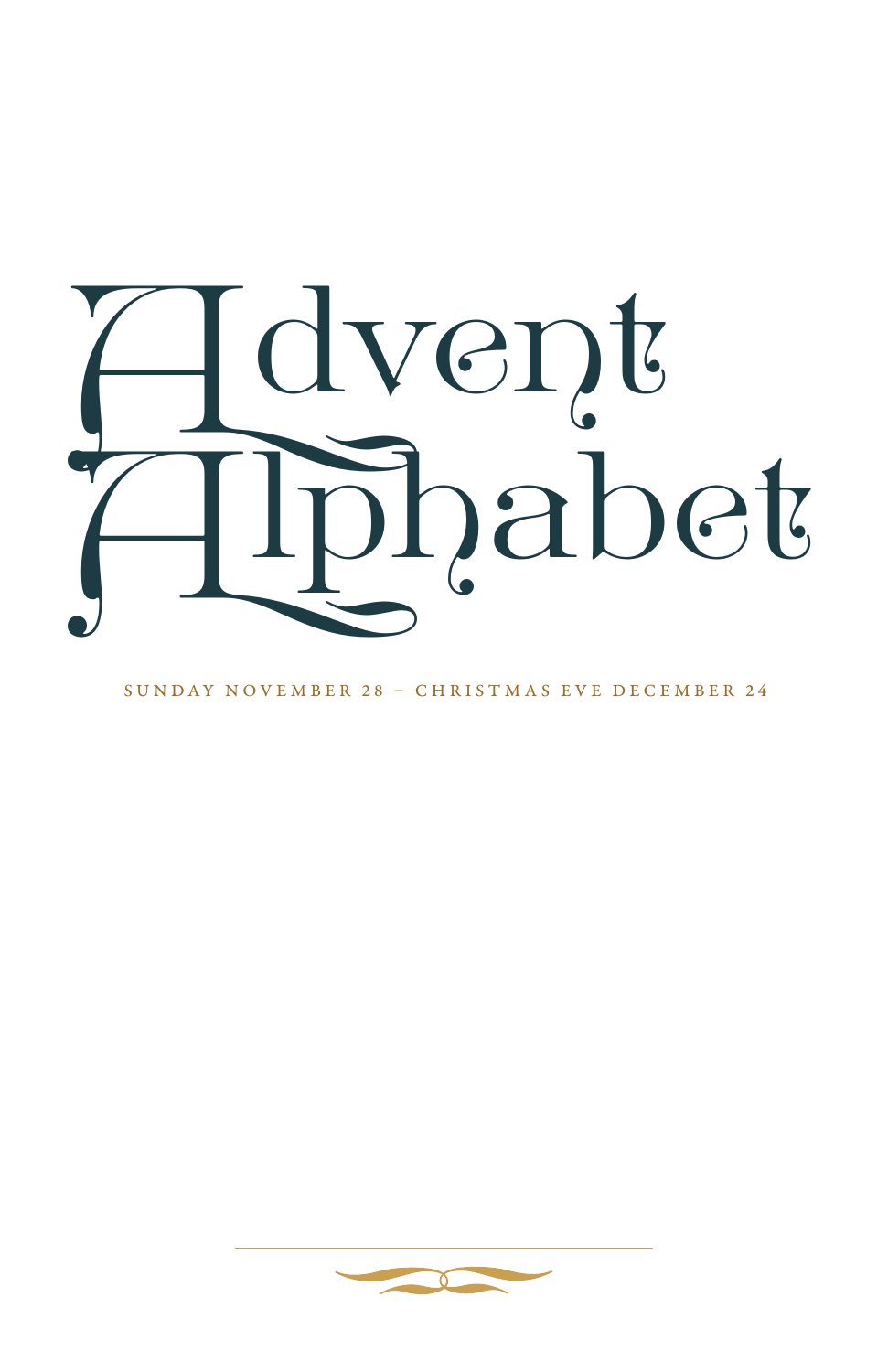

### The letters of the alphabet are magic.

They belong to each other, and when put together rightly they make words, and words build sentences, and sentences create stories, and stories lead us to truths by which we make sense of life.

Jesus, of course, knew the transformative force that imbues every letter, and so he described himself as "I am the Alpha and the Omega", employing the first and last letters of the 25-letter Greek alphabet as a metaphor to help us glimpse the dimension of reality that he inhabits. Through these two common letters whose only prominence is their position in the Greek alphabet, Jesus expressed the blinding illumination: I am Being itself. I am the one you seek and hope for. I am the one who knows you most fully and heals you most completely. With me you are complete.

This Advent Reader is organized around the letters of the English alphabet, each of which is the first letter in a word that has been rendered more luminous by its association with Advent. These Advent words illuminate the Way toward God.

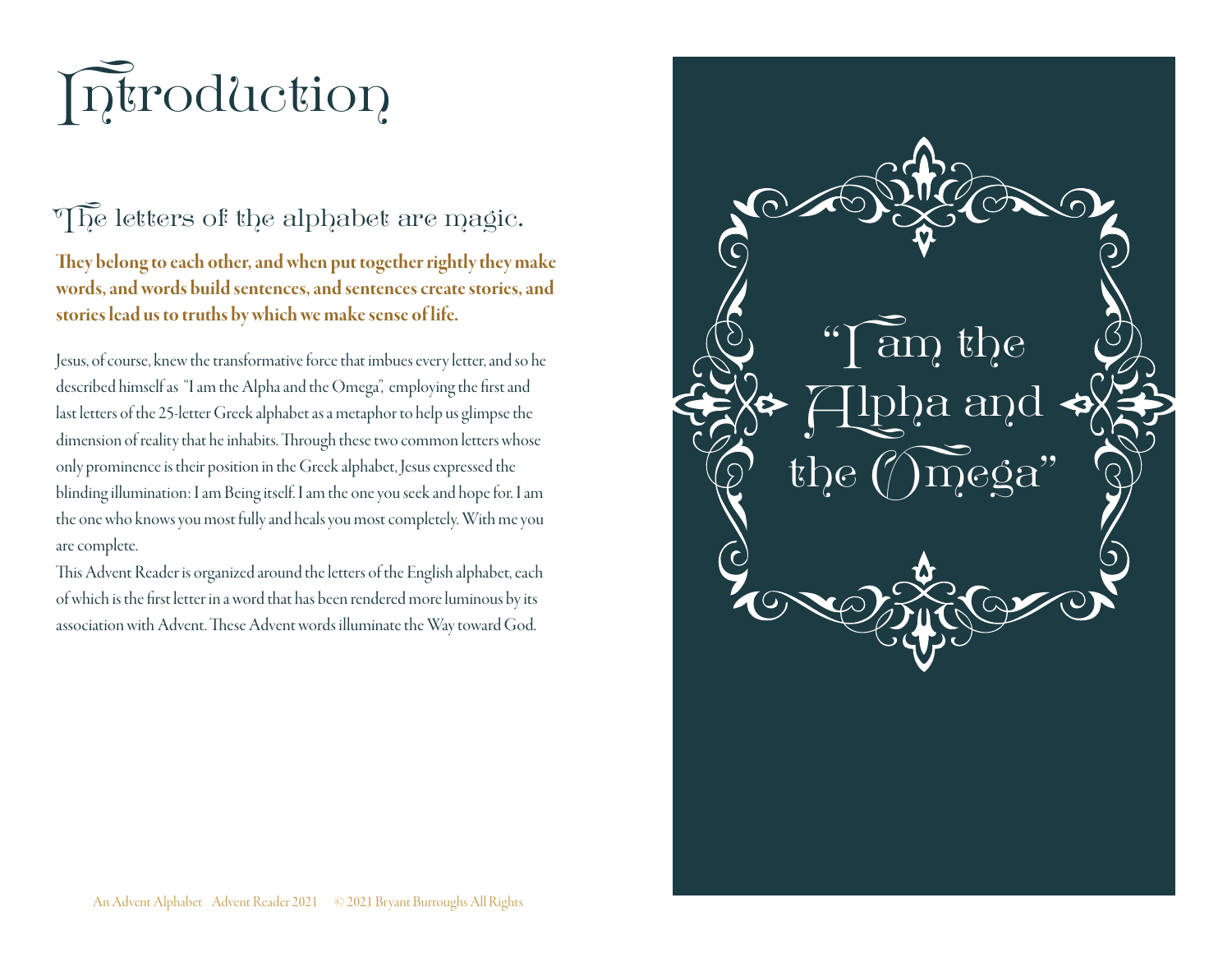

Advent Reading: Luke 1:26–38 Announcement of the Incarnation by the angel Gabriel to Mary

### Personal Reflections:

Annunciation is the word we Christians use for the angel Gabriel's announcement to Mary that she would give birth to a very special child.

On the surface, Gabriel's announcement doesn't seem a big deal. It wouldn't have made today's "Breaking News." Mary's whole situation was marked by commonness and, after all, anything plain and common can't be interesting, can't be worth my attention. Mary was likely a teenager living in a village of perhaps 500 people, located 2500 miles from Rome, the epicenter of power. It's as if CNN interrupted its regular programming with Breaking News that the sun had risen yet again this morning. Yawn. This is breaking news?

But Gabriel delivered startling news: you will give birth to a son who is God himself. The young woman would become, in fact, the chosen method of the Incarnation.

In W.H. Auden's poetic expression of Advent, For the Time Being, Gabriel tells Mary:

Hear, child, what I am sent to tell:

Love wills your dream happen, so

Love's will on earth may be, through you,

No longer a pretend, but true.

Now that's breaking news! We no longer have to pretend that God cares for us. We don't have to pretend that we have his attention. We don't have to pretend that God is near to help us. The Annunciation heralded something better than breaking news: it announced Good News.

### Heart prayer for this day:

You are the God of hopes and wounds,

dreams and fears,

the author and giver of all good things.

 $\widetilde{\text{Tpan}}$ k you for this  $\widetilde{\text{Crod}} \text{News}$ that makes us forever safe.





Advent Reading: Luke 2:1-20 Joseph and Mary and the birth of their first-born son

### Personal Reflections:

My internal picture of Bethlehem on that very first Christmas Eve has been shaped by the carol O Little Town of Bethlehem. I imagine silence and stillness infusing the very air over the little village, and the quiet night sky glittering with pinprick stars, each of which sang of a world unimaginably beyond the nearby hills. And a strangely bright star perched low in the sky, larger and brighter than a full moon, illuminating the silence and stillness as if it were an astonishingly powerful lantern, and as if Bethlehem were the single spot worthy of its shining.

The first section of the birth narrative in Luke 2 is very understated: Joseph and Mary journeyed to Bethlehem, where Mary gave birth. An altogether ordinary story, which surprises us after having read the astounding events conveyed in Luke's opening chapter.

But then Luke jerks us into reality: that the stillness of that night in Bethlehem was far different than all the stillnesses that had come before. All creation had been waiting for the words of the angel:

I bring you good news of great joy!

And the shepherds acted on behalf of all creation by running to the newborn child in the manger, a child who had entered into the world he had created.

### Heart prayer for this day:

- Let even the small rejoice!
- Let even the great rejoice!
- Let even the babes rejoice!
- Let even the aged rejoice!
- For the One who is God-with-us has come,
- The Demolisher of all evil and death has come,
- Our Connector to God has come!

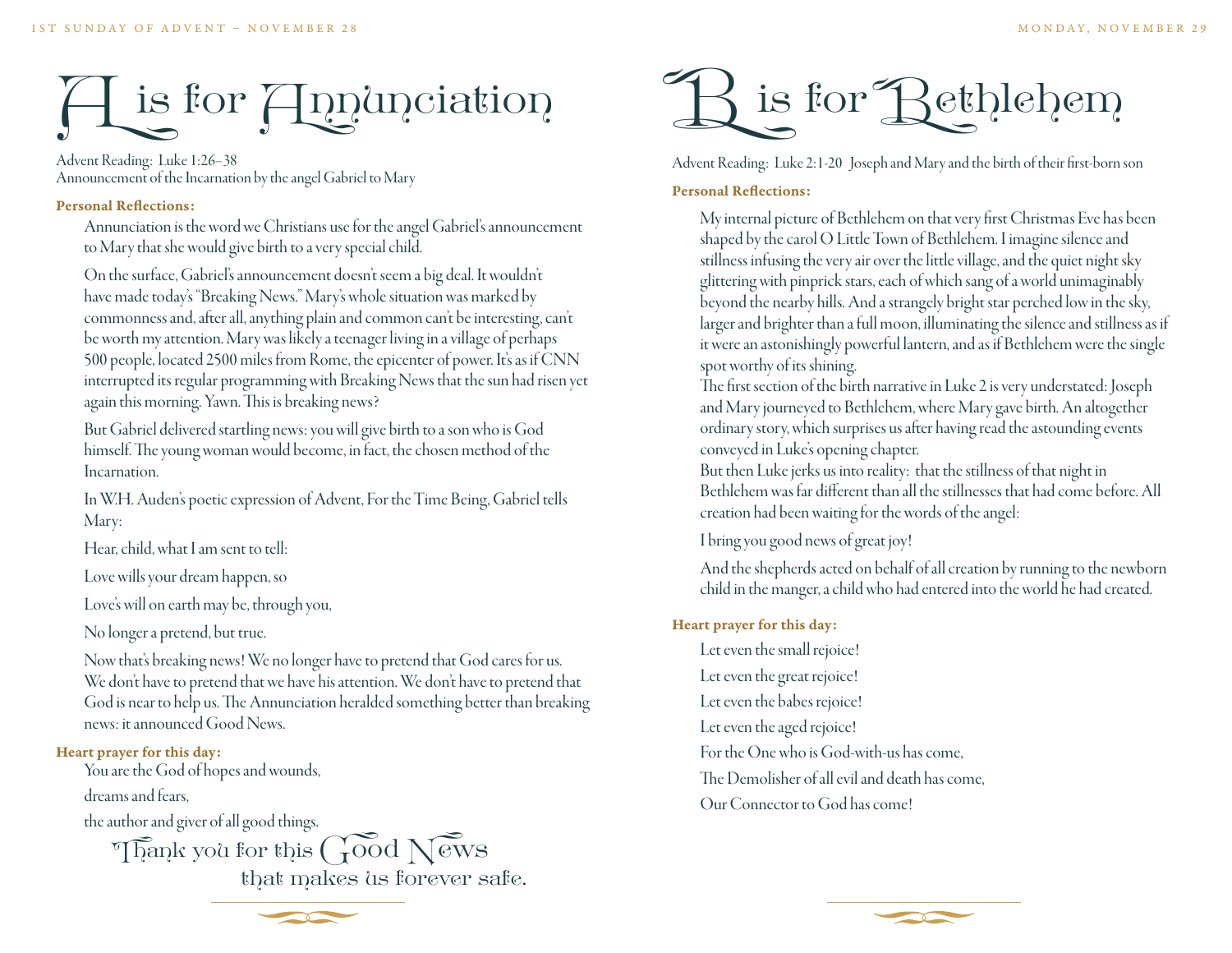

Advent Reading: Philippians 2:3-8 the Child who makes God accessible

### Personal Reflections:

There is a stream of old folktales from Eastern Europe that features a Glass Mountain. In these stories, a boy or girl – and sometime both -- walks a path that leads to a glass mountain. They can't turn back, and they can't go around the mountain; their only choice is to climb it. But the mountain that looms above them is a sheer face of glass – no footholds, no handholds.

At times, I think of God as a Glass Mountain, the summit of which is remote, inaccessible, unattainable. It's often during a moment in which I feel orphaned from God, beaten down by the wounds and terrors of life, or my own selfpunitive narrative. If climbing to the summit of the Glass Mountain is a metaphor for knowing God, then I'm bereft of hope

The Child of Bethlehem is our only hope. In the Child, God painted himself in one broad sweep across heaven. The Child was a self-portrait, given so that we could look upon his face, hear his words, and have an inkling as to what he's like. Here, look here, the Child says. If you could climb the Glass Mountain, the summit would look like this. Look at me and see God.

In W.H. Auden's poetic expression of Advent, For the Time Being, the angels bid the shepherds to rejoice in the unimaginably good news that the Child has made God accessible:

*And generations Of the unborn all Are leaping for joy… That after today The children of men May be certain that The Father Abyss Is affectionate To all Its creatures,*

### Heart prayer for this day:

*It was not enough for God to send his Son to point out the way - he made his Son the way itself, so that we can go on our journey guided by him as he walks along his own way.*

*Augustine*



Advent Reading: Psalm 126 Jesus is the Dream & Desire of our heart

### Personal Reflections:

Neil Gaiman's mesmerizing, modern epic The Sandman featured seven siblings, each of whom represented and ruled an aspect of human life. Each of their names began with the letter D: Dream, his twin sister Death, Destiny, Despair, Desire, Delirium and Destruction.

Gaiman first thought of becoming a writer on his 7th birthday, which was the day he first read C.S. Lewis' The Chronicles of Narnia. In honor of that connection, I'm using the letter D for Dream in describing Jesus.

It was as if we were walking in a dream. That first sentence in today's Advent Reading describes in euphoric language the joy of those who were making their way home to Jerusalem after the long, catastrophic exile in Babylon. It was as if we were walking in a dream. Their wildest dream had come true.

How much more, then, is Jesus our Dream-Come-True, the one for whom our soul yearns and hopes. For what can be imagined or dreamed more beautiful than a kind God, a God who takes on our terrors and wounds and fears, a God who loves us beyond our zaniest dream, a God who never ceases in his attention to us, and whose endgame with us is the cure of our souls. He is, indeed, "the Desire of all nations" (Haggai 2:7 )

### Heart prayer for this day:

*Let the dreamers come, let them walk the Way that leads toward home. Let the dreamers see, let their eyes take in God's Guaranty. For they walk the High-Way that leads to dreams come true, all things made new on God's Eighth Day.*



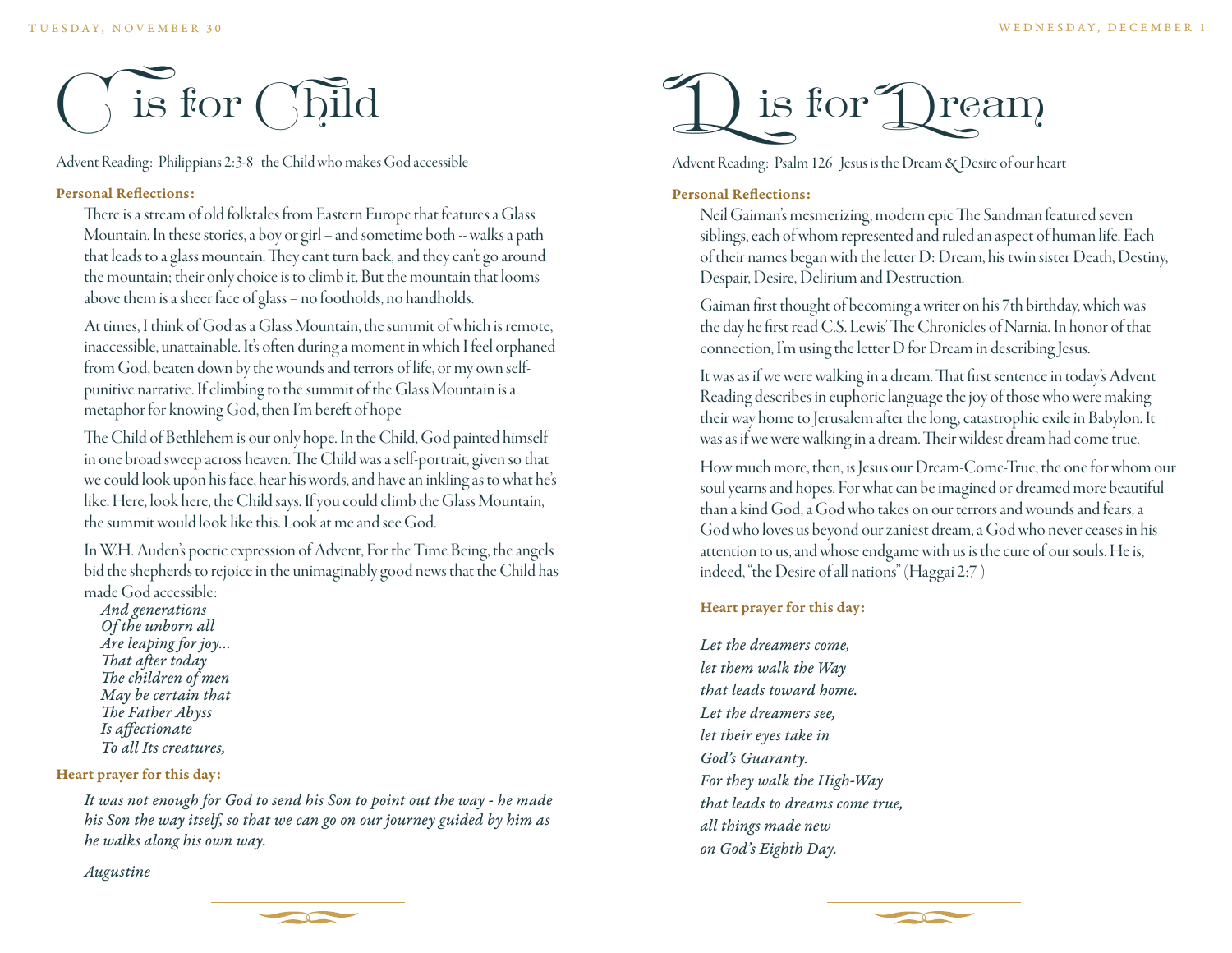

Advent Reading: Revelation 21:1-6 Our God has brought to us a New Day.

### Personal Reflections:

In the Genesis account, Adam named his wife Eve in that she "would be the mother of all the living." Yet she has been censured throughout human history for doing nothing more than I do every day, which is to think and act with a me-first priority.

Eve's hope is my hope: God is in the renovation business. Thank goodness God is not "making new things" – that is, ditching me – but "making all things new", scouring us clean and changing the direction of our love. God is bringing his treasured creation back full circle to fresh newness.

This gracious remaking is illustrated in the astonishing artwork Mary and Eve, by Sister Grace Remington, from Sisters of the Mississippi Abbey in Dubuque, Iowa. Drawn in pencil and crayon, it is an extraordinary expression of gracious kindness and comfort. Mary stands to the right, full with child and clothed in a white robe and blue cloak. She is reaching out to caress Eve's cheek, an intimate act of gentle care and love.

A downcast Eve is clothed only in her long hair and is still clutching a piece of fruit in her right hand. But Mary has taken Eve's left hand in hers and placed both on her pregnant belly. All is not lost. The Rescuer is coming. Here, feel him. Eve's sorrow and Mary's joy draw them to the Child.

Inspired by the drawing, another sister at the Abbey wrote a poem imagining Mary's words for this moment as Mary and Eve together touched the unborn baby:

*My mother, my daughter, life-giving Eve Do not be ashamed, do not grieve. The former things have passed away Our God has brought to us a New Day. See, I am with Child, through whom all will be reconciled. O, Eve! My sister, my friend We will rejoice together, forever Life without end.*

Heart prayer for this day:

*Jesus, like us, you are the son of Eve, the woman you formed in the youngest days. I rejoice with her that you've brought about An Eighth Day, in which all things are made new.*



1 And I saw a new heaven and a new earth: for the first heaven and the first earth were passed away; and there was no more sea.

2 And I John saw the holy city, new Jerusalem, coming down from God out of heaven, prepared as a bride adorned for her husband.

3 And I heard a great voice out of heaven saying, Behold, the tabernacle of God is with men, and he will dwell with them, and they shall be his people, and God himself shall be with them, and be their God.

4 And God shall wipe away all tears from their eyes; and there shall be no more death, neither sorrow, nor crying, neither shall there be any more pain: for the former things are passed away.

5 And he that sat upon the throne said, Behold, I make all things new. And he said unto me, Write: for these words are true and faithful.

6 And he said unto me, It is done. I am Alpha and Omega, the beginning and the end. I will give unto him that is athirst of the fountain of the water of life freely.

*Revelation 21:1-6*

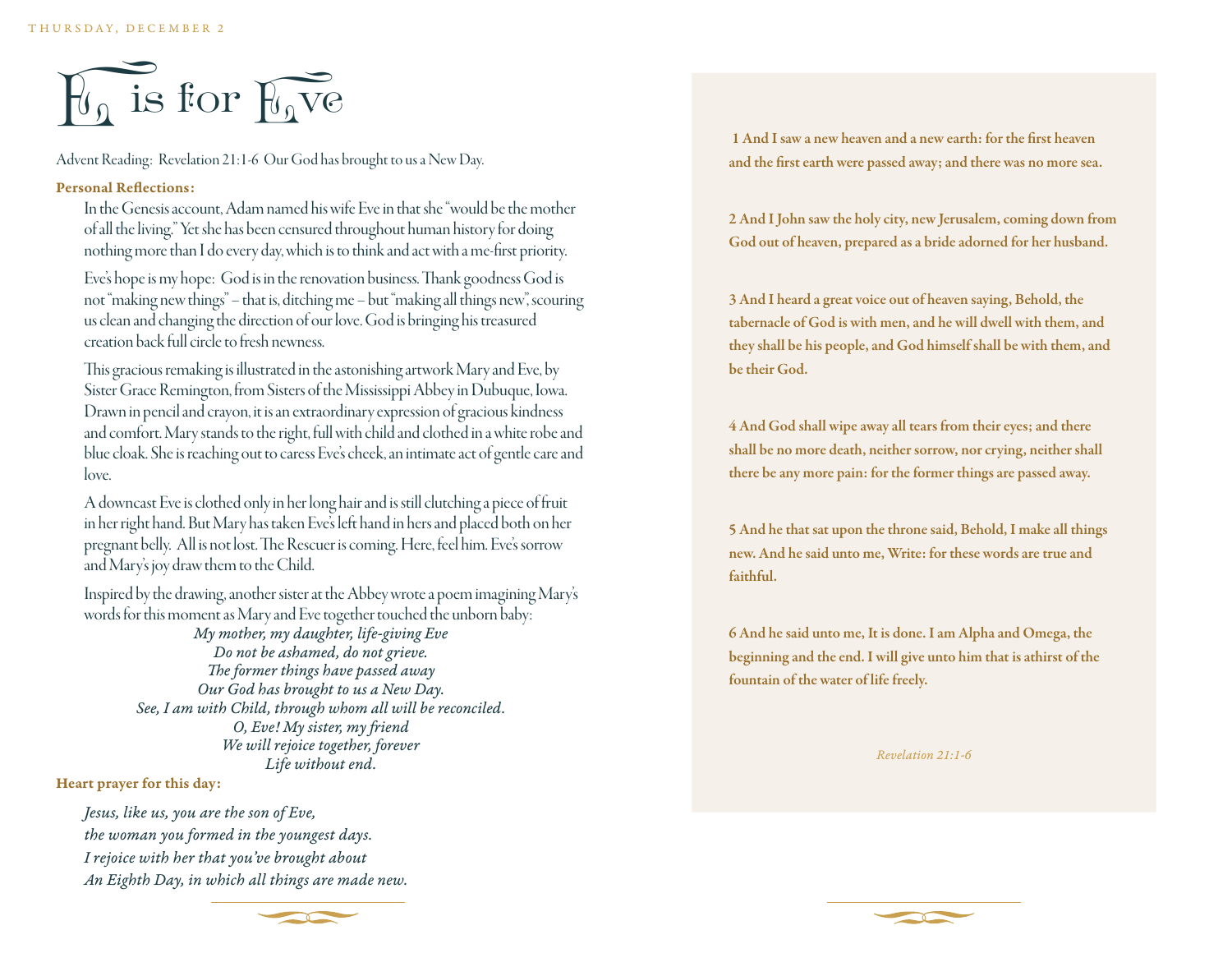

Advent Reading: 2 Corinthians 1:2-3 God's comfort for all our hurts

### Personal Reflections:

Every year from 1920 to 1942, the four children in the Tolkien household – first John, and later Michael, Christopher and Priscilla – received a letter from Father Christmas. The letters began arriving when John was a three-year-old and continued until the youngest children were teens.

Each year the mysterious envelope appeared on their fireplace. It bore North Pole stamps and postage marks and was addressed to the children in spidery handwriting. Inside the strange envelope was a letter written in the same spidery script and describing the adventures and goings-on at the North Pole, accompanied by illustrations. The letters and drawings often featured the clumsy hijinks of Father Christmas' good hearted but mischievous helper, North Polar Bear or NPD for short, who was adept at knocking over Christmas trees and freezing his tongue to the North Pole.

The actual author of the letters, of course, was the four children's loving father, JRR Tolkien, Oxford professor and scholar, and now famous for his epic myth Lord of the Ring. The Tolkien children kept every letter they received from Father Christmas and published the collection as a loving tribute to their father on the 3rd anniversary of his death.

Each time I re-read Tolkien's Letters from Father Christmas, I'm reminded that Advent is a yearly letter from God our Father. It is an invitation, from a loving father to his children, to remember the wonder and the adventure of life with him. The good news is that the adventure is open to all, even to those of us who are nothing special.

Like shepherds who were trying to stay awake and ready to fight off predators or thieves, when suddenly angels sang, "Listen!"

Like three pilgrims making a long, long journey to a place in which they knew they would be unwelcomed, all for a strange star that beckoned them, "Follow!"

And like a frightened unmarried girl petrified that her most scandalous fear had come upon her, all for a God who said, "Wake."



Advent Reading: Luke 15:1-10 the God of persistent, insistent grace

### Personal Reflections:

In February 1843, passengers onboard the good ship Owen Glendower off the Cape of Good Hope reported a "short, dagger-like object" that closely followed the sun toward the western horizon.

This dagger was the Great Comet of 1843, a collection of rocks and dust and gas that had been pulled and stretched and brightened as it screamed toward the sun, around which it orbited every 600-800 years. Eventually the comet's streaming tale stretched 200 million miles, a distance greater than the orbit of the planet Mars.

Modern astronomers classify the Great Comet of 1843 as one of the largest of the family of "sungrazers" that make their way from the distant borders of our Solar System, so attracted by the sun's gravitational pull that they graze the Sun's outer atmosphere.

I think that God's grace is like gravity. Grace is the gravity of a persistent and insistent God who pulls us, incrementally and inexorably, toward him, despite the fact that we spend too many moments running the other way as hard as we can run. Despite the fact that we are the human equivalent of a comet's rocks and dust and gas, God attracts us with his beams of wonder, pulling and stretching and brightening our souls. If a comet has the ability to think, perhaps it wonders "Why is that star so infatuated with me?" So it is for us creatures caught in the fortunate pull of God's gravity:

> *What is there in my heart that you should sue so fiercely for its love? What kind of care brings you as though a stranger to my door through the long night and in the icy dew seeking the heart that will not harbor you, that keeps itself religiously secure? Geoffrey Hill: Lachrimae Amantis*



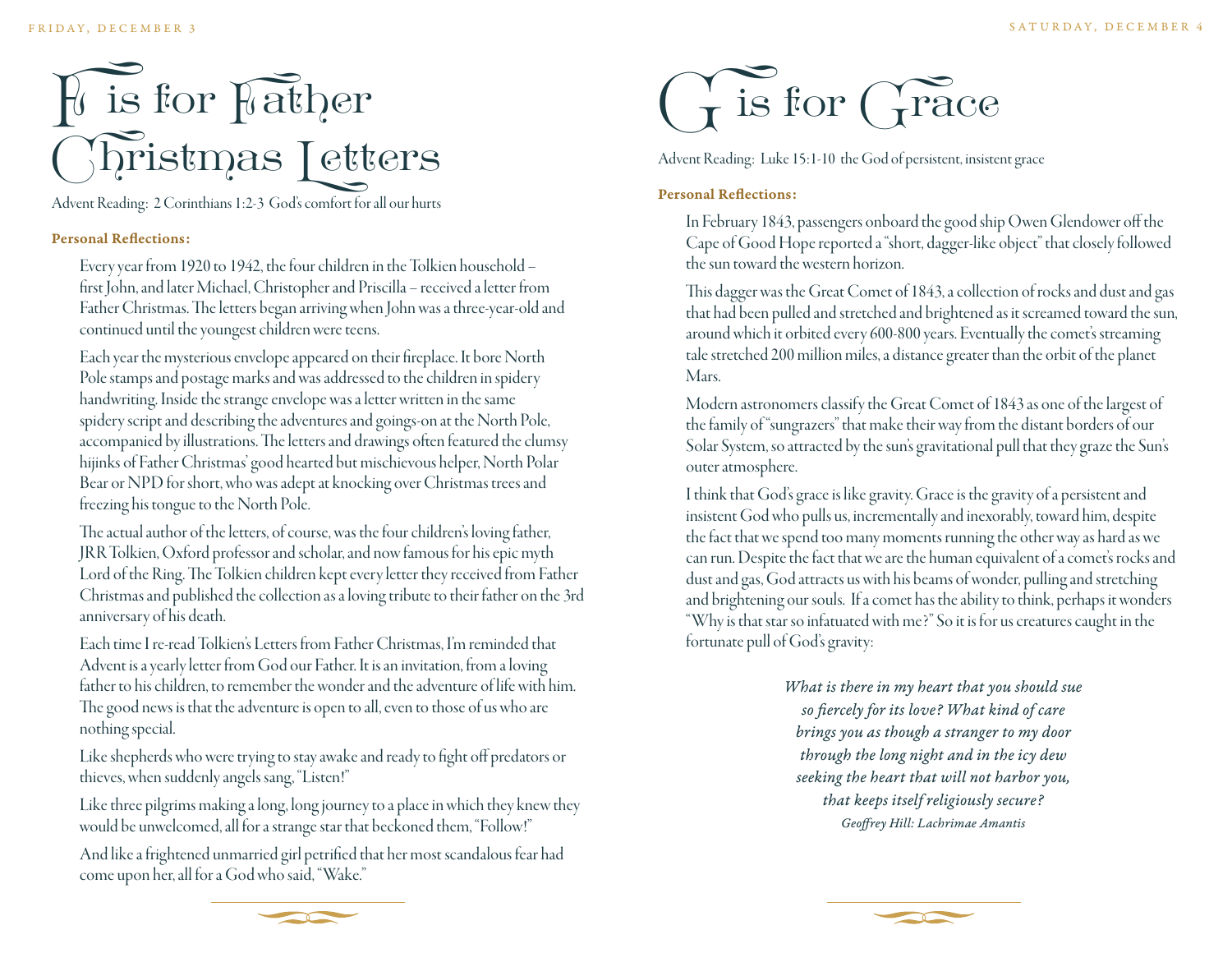

Advent Reading: Matthew 12:9-21 And his name will be the hope of all the world

### Personal Reflections:

Pandora's Box, the ancient Greek myth originally written six centuries before the birth of Jesus, has prompted many variants over the centuries. For example, in some variants Pandora intentionally opened the jar left in her care, while in other versions she was deceived to do so. As to the contents that escaped before Pandora could hastily close the jar, one version defined them as the evils that afflict the world, evils such as sickness and death, while another version described them as the wondrous gifts of the gods, gifts that now have been lost. What makes the myth significant, however, is that every version of the myth, from original to modern, has identified hope as the one thing remaining in the box.

I think that ancient myths contain true things that are waiting for the One True Thing who makes them come fully alive. So it is with hope in the story of Pandora and her box. The true thing in her story is that we humans cannot cope with life's wounds and fears without hope.

Yet there is tension in hope. While hope is indispensable, we lack accessibility to it. That is, we have an innate hope for things that lie beyond our accessibility. We hope and yearn that God exists and is good. We hope and long that death is not the end, and that we and our loved ones are not simply erased when consciousness unwinds from the body. We hope and ache for all creation to be set right, that all hurt and harm and suffering be cast away forever.

Hope, then, is a signpost that points toward the One who makes it come alive, the One who is God's Guaranty that our hopes are not in vain. As today's Advent Reading concludes with a crescendo: the mere sound of his name will signal hope, even among far-off unbelievers. (The Message)

### Heart prayer for this day:

*Jesus, in your name I hope. You, gentlest of Ways, You, authentic and incredible Truth, You, my sustaining Life. Your very name is Hope.*



Advent Reading: John 1:1-5, 14-18 God as plain as day

### Personal Reflections:

John, the closest confidante and friend of Jesus and the one to whom Jesus entrusted the care of his very own mother, began his Gospel narrative with a spellbinding description of God's overwhelming entry into human reality. Being itself appeared. The Creator became creature.

God's approach was the opposite of that described in Greek mythology. When Greek gods such as Zeus would disguise themselves as humans for purposes of deceit and deception, no human could recognize them, as long as the gods remained in disguise,

Not so with God: Here I am. I'm standing right in front of you. I know it's difficult for you to know it's me, so I'm sending angels and a herald to call your attention to me, and I will do remarkable marvels that only I can do, most of those marvels having to do with healing you of fear and hurt and suffering. And you already know my voice. Listen.

Jesus spilled into our midst in order to be recognized. Eugene Peterson's translation of John 1:18 captures it perfectly: Jesus came to make God "as plain as day." Jesus came to be seen and to describe the unimaginably complex God who cannot be seen by human eyes. There is much about God we would not know were it not for Jesus.

#### Heart prayer for this day:



*so that we, rather than being blinded by God's sheer brightness, too bright for us to see, may see his face clearly. Help me not undo my gaze from your light.*



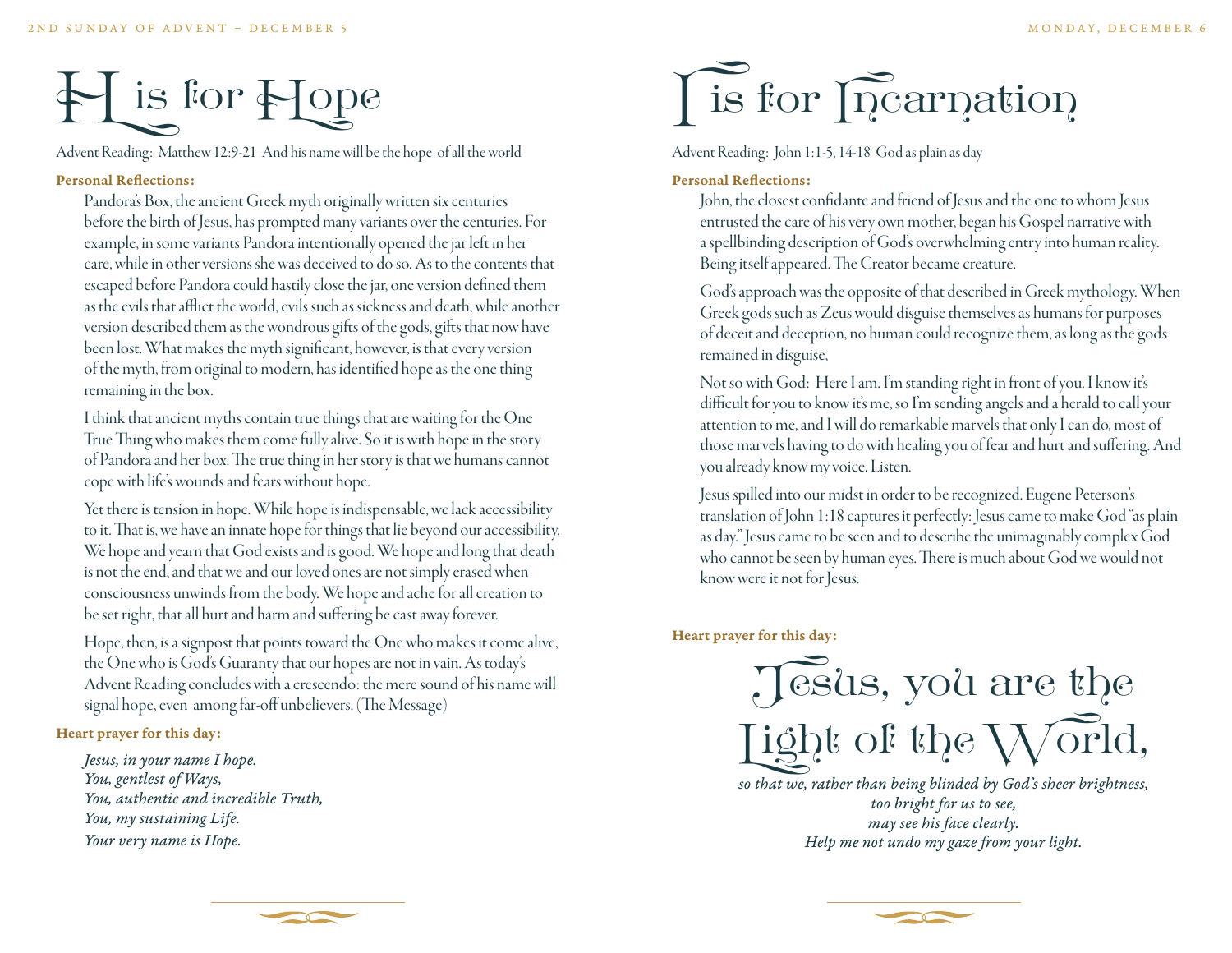## J is for Joseph

### Advent Reading: Matthew 1:18-25

### Personal Reflections:

The Gospel of Matthew relates the birth narrative of Jesus from a male perspective, specifically that of Joseph. Such a perspective is unsurprising, given that Matthew opened his Gospel narrative with a detailed genealogy tracing Joseph's lineage back some fifteen or twenty centuries to Abraham, founder of the Hebrew people. Yet no permutation of fathers and sons in this list was asked to bear a burden equal to that of Joseph.

While Mary was asked to be the birth-mother of Jesus even though a virgin, Joseph was asked to play only an auxiliary role in the conception and birth of his own son. Unlike every male in his lineage, Joseph was not the initiator of his first-born son's conception. The angel's words must have provoked intense spiritual turmoil. Both he and Mary would be exposed to gossip, embarrassment, and ridicule. Surely Joseph heard snickers and open questions about his son's paternity and his wife's faithfulness.

It's no wonder that the angel urged him to act with courage in marrying Mary. Joseph was being asked to act in faith at the most intimate level conceivable: the woman he loved would bear a child that was not of his origination. Some men in his lineage had been disinterested fathers and husbands; Joseph was asked to be unlike them.

I wonder: how many times in their marriage did Joseph hold Mary to his heart as she wept from wounding gossip? Perhaps he comforted her with words such as these:

> *You didn't need me to bear this Child, This newborn, this babe, God in disguise. But I wouldn't have known a God so wild As to use you and me to reprise His loved creation. For this One in our arms, The star shines and the angel voices sing, Shepherds roam and kings sense alarm, For he is Morningstar with healing in his wings. Tonight we are his spies, but in time he will create An endless stream at heaven's wide gate. Joseph's Song to Mary, stanza 2 Birth*



Advent Reading: Titus 3:4-7 the very Kindness of God

### Personal Reflections:

There is much about God that we would not know absent Jesus. At the top of my list is the hope that God is kind, for what could be imagined more marvelous than a good and kind God? And what could be more needed?

Jesus was the One who came directly from God's heart and who knew God's heart better than anyone. It was as if he went into God's storehouse of kindness and bathed himself in it, so that everyone he touched and addressed was washed with kindness.

It was Jesus who said: Let me tell you what God is like. He is like a shepherd who has plenty of sheep, but one lone sheep has wandered away. The shepherd cares so much for his sheep that he searches every pastureland and rocky slope and wilderness until he locates the lost one. The shepherd scoops the sheep into his arms and holds it closely all the way home, and then he sings for joy to his neighbors that he has found his sheep.

Such glimmerings persuade us to entrust the cure of our soul to this Kind One who came from the middle of God's heart.

Heart prayer for this day:

God, you are good.

You are holding me as a mother holds an infant,

so close that their heartbeats are one.

 $\widetilde{\mathrm{Vol}}$  are singing to the angels about me

as you dance in the joy of love.



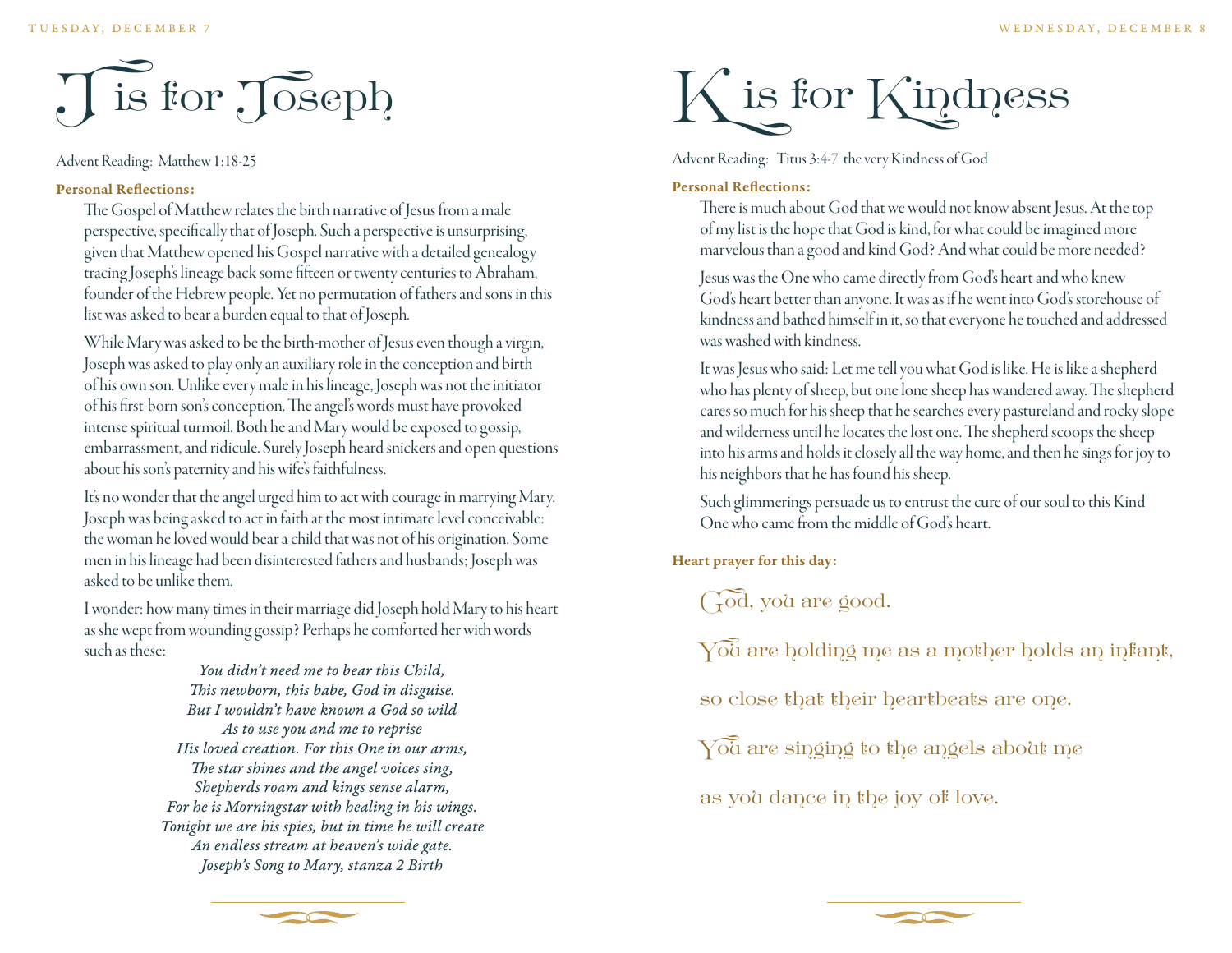

Advent Reading: Matthew 4:12-17 the Lantern of the Good God

### Personal Reflections:

The Lantern of the Good God has shone for 800 years. It is the popular nickname for Metz Cathedral in north-eastern France. Sparkling light bathes the church's interior due to the distinctive honey-like glow of local limestone used in its construction and the dazzling colors of 70,000 square feet of stained glass, an expanse that is among the world's largest.

To sit in Metz Cathedral is to have one's soul bathed in light, a light that emanates from stone and glass that depict the Gospel. It is to be reminded by numinous materials that Jesus is the Light of the world. It is to be reminded that Jesus' light is self-transcending in that wherever Jesus is, there is light, and it's enough light for us to live in.

In today's Advent Reading, the Gospel of Matthew laid bare the reality contained in Jesus' initial step in announcing the Good News that God has come near. His bright light began to flood darkened souls.

Years later, Paul wrote to some of those whose lives had been illumined by God's Lantern, Jesus:

God said that light should shine out of the darkness. He is the same one who shone in our hearts to give us the light of the knowledge of God's glory in the face of Jesus Christ.

2 Corinthians 4:6 (Common English Bible)

### Heart prayer for this day:

*Jesus, you are the Lantern of the Good God, the God of light, illumined by your own self. I desperately need your light. I too often stumble around in the dark, and the dark frightens me. I beg you, flood my heart with your light. shine on me, you who are the Lantern of God.* 



Advent Reading: Luke 1:38-56 Mary magnifies the Lord

### Personal Reflections:

As we read the Gospel narratives over and over again – which we should do – we have to guard against our familiarity leading us to de-humanize the characters. That is, losing sight of the reality that they were people like us, with very human traits such as courage, fear, perseverance, doubt.

The late Rachel Held Evans had this in mind when she observed about Mary:

Much could be said in contrast about the "real Mary" of the biblical narrative: the teenage girl from Nazareth who gave birth on a dirty stable floor; the terrified mom who scurried frantically through the streets of Jerusalem, looking for her lost little boy; the woman who had enough influence over Jesus to convince him to liven up a wedding with his first miracle of turning water into wine; the grieved mother who wept in the shadow of the cross.

The snapshots of Mary in the Gospel documents should convince us of her humanity. Even more so, the Gospel pages show her living out the reality that every decision we make shapes our soul. That is, every decision changes the substance of who we are and our disposition for the next time. Each decision, whether big or small, moves us either toward God or not.

Mary's assent to be the birth-mother of Jesus was as real a decision as the mundane decisions that face us. She was a young woman confronted with extraordinary news that would change her life forever. When I read Luke's account, I sense that all creation waited for her answer: Then Mary said, "I am the Lord's servant. Let it be with me just as you have said." Then the angel left her. Luke 1:38.

W.H. Auden captures this moment in his poetic expression of Advent, For the Time Being, by having Gabriel tell Mary:

*What I am willed to ask, your own Will has to answer; child, it lies Within your power of choosing to Conceive the Child who chooses you.* 



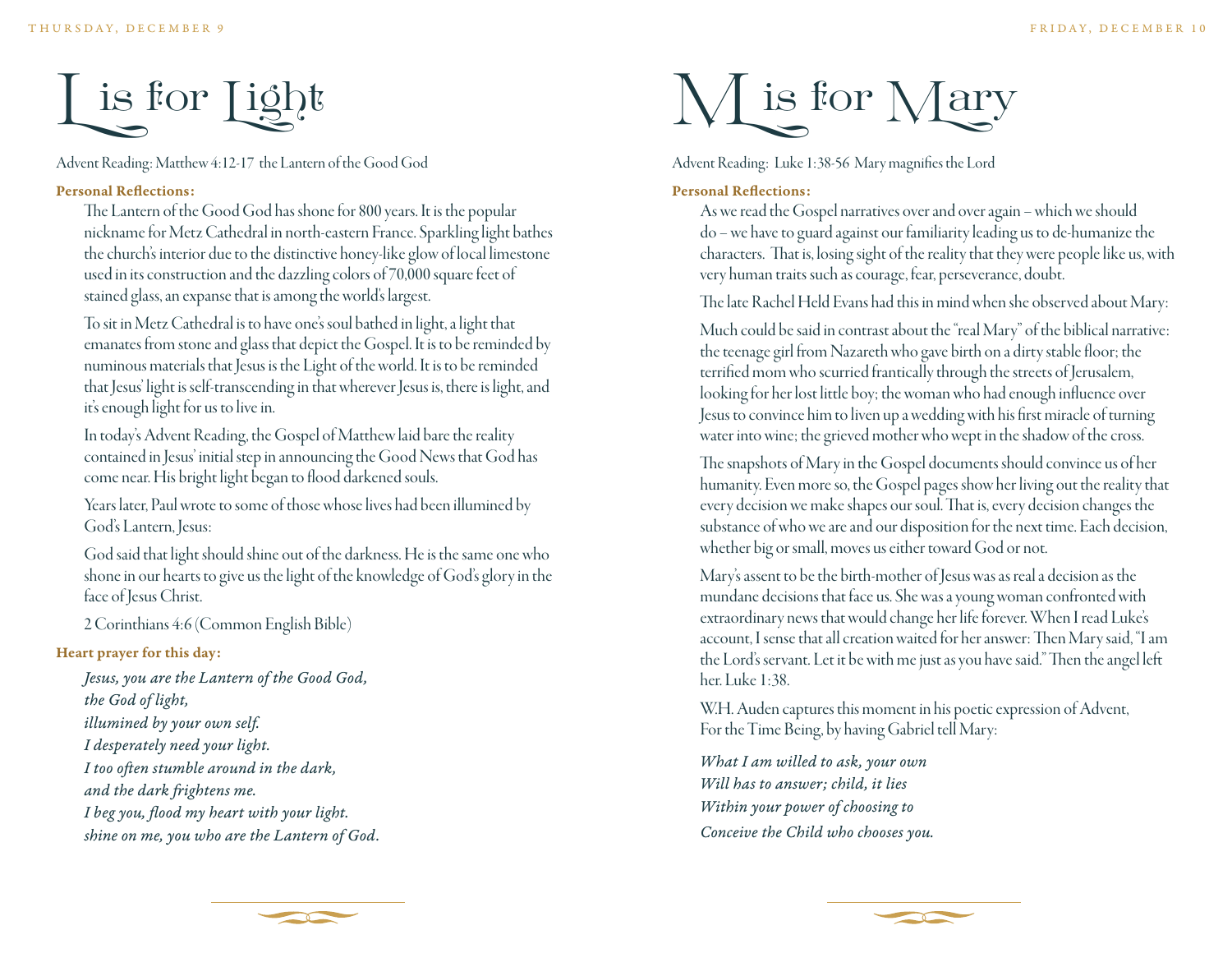

Advent Reading: John 10:1-5, 11-15 the God who knows us by name

### Personal reflections:

Jesus employed an extended metaphor of sheep and shepherd to describe the intensely personal nature of his love for us. He used this shepherd/sheep metaphor to draw in sharp relief the reality of our limitless belonging to him. His remarkable words echo in our hearts: I call my own sheep by name.

I confess that I'm often annoyed that the Gospel narratives exclude the names of many of the people Jesus healed or helped.

The unnamed woman dragged before Jesus by an abusive religious mob ( John 8)

The unnamed woman in Luke 7 who courageously ventured into a dinner party at which she knew she would be unwelcome, but she was impelled by gratitude to wash Jesus' feet with her tears and hair.

The ten unnamed lepers in Luke 17 that Jesus healed and then instructed to fulfill their religious ceremonial obligation. I'd especially like to know the name of the one newly-healed leper who returned to thank Jesus.

The unnamed paralyzed man whose friends lowered him on a mat through the roof of a house because they had been unable to carry him through the crowds blocking the door of the house.

The unnamed man in Mark 7 who could neither speak nor hear. Jesus touched the man's tongue and ears and then said Be opened.

I want to know more. I want to know each person's name and story. What had happened in their life-story to bring them to the point recorded in the Gospel narrative? What did they do in their following years, given the intrusion of grace that spilled into their heart?

Perhaps, though, knowing their names would distract me from the Gospel story. Perhaps that was the Gospel-Makers' intention: to hold the reader's attention on Jesus and his kindness.

Perhaps, too, it gives me sanction to insert my name into the story, to hear as if with my own ears Jesus say Be opened or Grab your mat and walk or Your sins are forgiven.

And, even more likely, the absence of names is a gentle reminder that my own name is unknown from a global or historical perspective. I am, indeed, just like these unnamed recipients of Jesus' kindness.

Heart prayer for this day:

*Jesus, we know the names of only some of your friends. But not all of them.*

*Not the names of family and friends at the wedding in Cana, where waterpots became special.*

*Not the name of the widow of Nain, who went from desperation to ecstasy.*

*Not the name of the woman catastrophically crippled for 18 torturous years*

*or the woman who rained tears on your feet* 

*or the man who lived among the tombs.*

*We know that you know our name – and you know all the names we call ourselves.*

You have the care and cure of our souls in your hands.

Keep us steady.



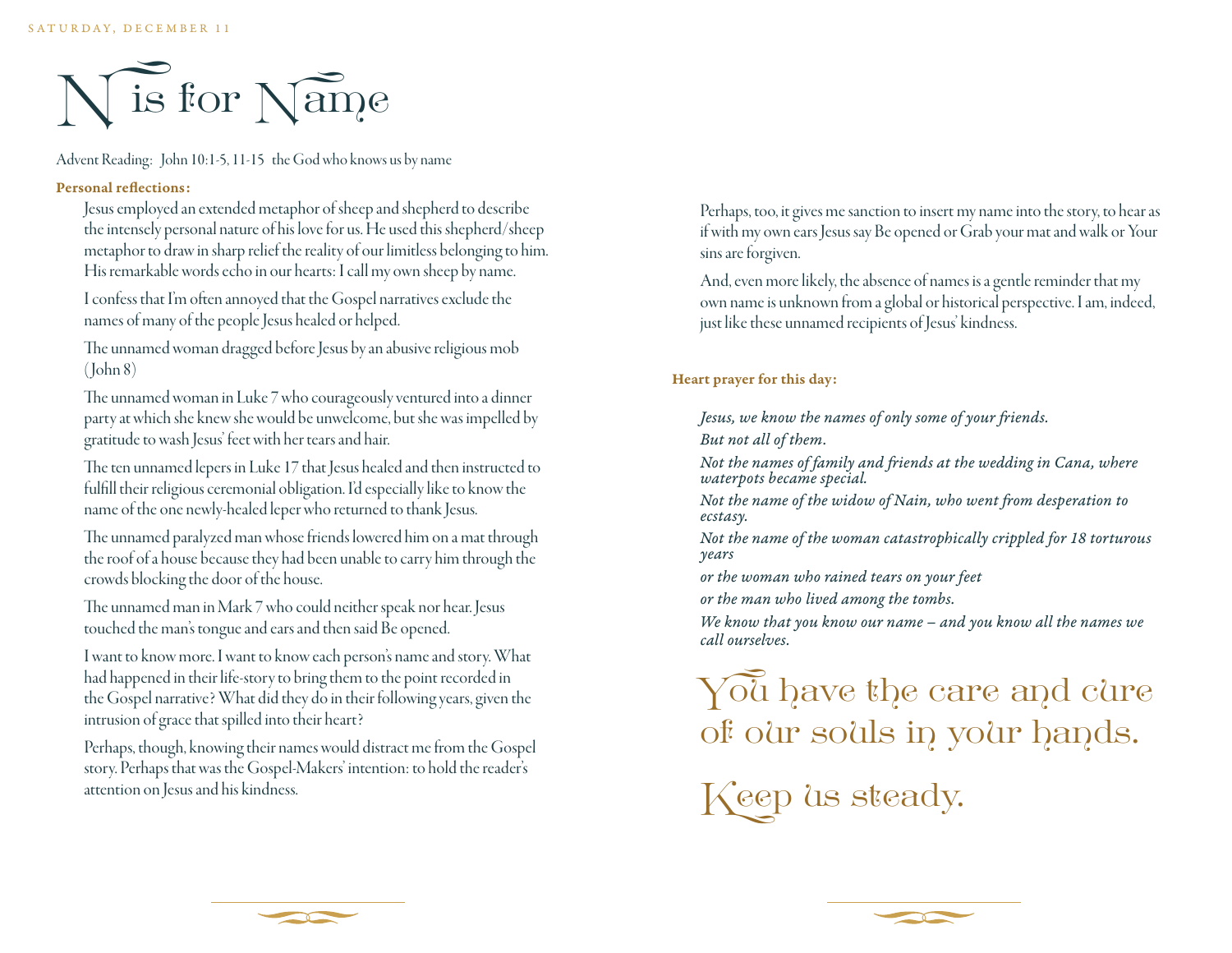#### 3RD SUNDAY IN ADVENT – DECEMBER 12



Advent Reading: Isaiah 9:1-7 Jesus is the Wonder of a Counselor

### Personal reflections:

We humans instinctively open our mouth when we're struck by joyous, unexpected wonder: a marriage proposal, a brother home from war, a surgeon's news that a loved one will live. In these moments, we often hold our hands over our mouth lest our heart escape.

Surely Mary's eyes widened and her mouth opened as her heart trembled at Gabriel's greeting.

Surely the unnamed woman in John's Gospel who was accused of adultery by a religious mob opened her mouth in wondrous surprise at Jesus' kind words: "You matter. You're not the sexual toy of some man. You're not this crowd's tool of rage and revenge and self-righteousness. You are the treasure of God – now start down the path of healing."

Surely the woman in Luke's Gospel who had been catastrophically crippled by a terrible affliction that had bent her double for eighteen years, surely this woman clasped her hands to her open mouth when she wondrously looked at the sky and the faces of her loved ones and Jesus' eyes.

And surely the sisters Mary and Martha fell to their knees, transfixed and open-mouthed, when their dead brother walked out of his tomb.

I wonder, then: is wonder a precondition of wisdom? Might my moments of distraction and indolence as a follower of Jesus simply be the result of a diminishment in my sense of wonder? When we were children, we loved fairytales because they were filled with wonder – magic mirrors and rings, dragons and beasts, heroes and adventure. Perhaps as adults our sense of wonder is rusted. Fortunately, our Soul-Counselor is himself a Wonder, a one-of-a-kind Wonder. And he is the same counselor who created wonder in Mary, and in the unnamed women in the Gospels, and in Mary and Martha.

Heart prayer for this day: *Jesus, you are the music that I hear so faintly at the deep center of my soul. Sometimes I have to be very quiet in order to hear it, but it's always there, a song singing to my heart. What a Wonder you are.*

> <sup>1</sup> Nevertheless the dimness shall not be such as was in her vexation, when at the first he lightly afflicted the land of Zebulun and the land of Naphtali, and afterward did more grievously afflict her by the way of the sea, beyond Jordan, in Galilee of the nations.

> <sup>2</sup> The people that walked in darkness have seen a great light: they that dwell in the land of the shadow of death, upon them hath the light shined.

> <sup>3</sup> Thou hast multiplied the nation, and not increased the joy: they joy before thee according to the joy in harvest, and as men rejoice when they divide the spoil.

<sup>4</sup> For thou hast broken the yoke of his burden, and the staff of his shoulder, the rod of his oppressor, as in the day of Midian.

<sup>5</sup> For every battle of the warrior is with confused noise, and garments rolled in blood; but this shall be with burning and fuel of fire.

6 For unto us a child is born, unto us a son is given: and the government shall be upon his shoulder: and his name shall be called Wonderful, Counsellor, The mighty God, The everlasting Father, The Prince of Peace.

<sup>7</sup> Of the increase of his government and peace there shall be no end, upon the throne of David, and upon his kingdom, to order it, and to establish it with judgment and with justice from henceforth even for ever. The zeal of the Lord of hosts will perform this.

Isaiah 9:1-7



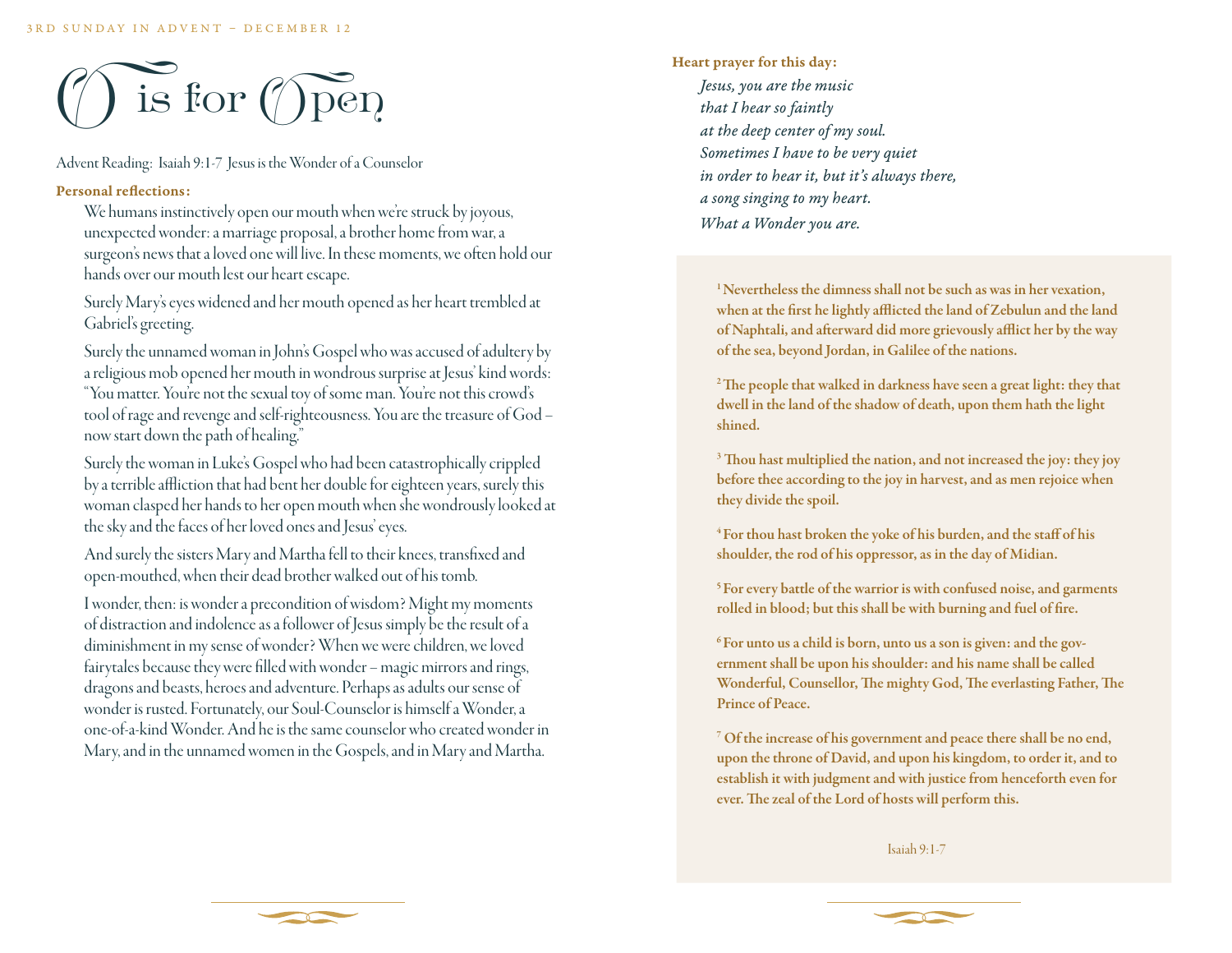## $\mathcal P$  is for Pilgrim

Advent Reading: Isaiah 35 God's High-Way

### Personal reflections:

Christians for centuries have taken pilgrimages. Such treks were so popular that Dante and Chaucer framed their 14th century epics around a pilgrimage. Today more than 300,000 people each year follow the 12th century Camino de Santiago (Way of St. James) that stretches 500 miles along an ancient Roman trade route from the French side of the Pyrenees across northern Spain to the shrine of the apostle James in the cathedral of Santiago.

One Christmas my wife and I took something of a pilgrimage. We were in England to visit our daughter and her husband, so we took the 45-minute train ride to Oxford, a place that for me is forever associated with C.S. Lewis.

On an English winter day, the sun noticeably begins to set at mid-afternoon, but nothing could dim the wonder as we walked High Street toward Magdalen College (pronounced "Maudlin"), where Lewis taught for half a century. We stopped to kneel in the darkened silence of the Church of St. Mary the Virgin, in whose pews and windows students sat on the occasions Lewis was asked to address the student body. Then – marvel of marvels! – we stood at the gate of Magdalen, shuttered for Christmas break, and saw with our own eyes the college chapel where Lewis began every day with Morning Prayer, and beyond the courtyard the New Building in which were Lewis' rooms. His rooms were on the second floor near the middle of the building, directly to the right of the protruding center section, above the wisteria. Then, of course, we took tea at The Rose Oxford tea house across the street.

Why do we take pilgrimages, even we modernists? I think it's because we yearn to step out of ourselves; to find a place that overcomes all the background noise and pandemonium that normally fills our senses and brain. It's only in such stillness that we hear and see that our whole life is a pilgrimage toward God, that insistent and persistent God who has built a High Way to him, then summons us to walk it toward him, and keeps us safe on the way.

Eugene Peterson's The Message has translated today's Advent Reading in beautiful and gracious language:

*There will be a highway called the Holy Road. No one rude or rebellious is permitted on this road. It's for GOD's people exclusively impossible to get lost on this road. Not even fools can get lost on it. No lions on this road, no dangerous wild animals— Nothing and no one dangerous or threatening. Only the redeemed will walk on it. The people GOD has ransomed will come back on this road. They'll sing as they make their way home to Zion, unfading halos of joy encircling their heads, Welcomed home with gifts of joy and gladness as all sorrows and sighs scurry into the night.*

### Heart prayer for this day:

Jesus, thank goodness you're the God of Pilgrims,

for I've lost my way again.

Sometimes I don't sense that you are there.

Sometimes I don't feel that your arms are outstretched.

Sometimes I don't feel welcome in your arms.

Yet each time I'm persuaded that you are far away, you announce that you are near.

And once you arrive, you're always here.



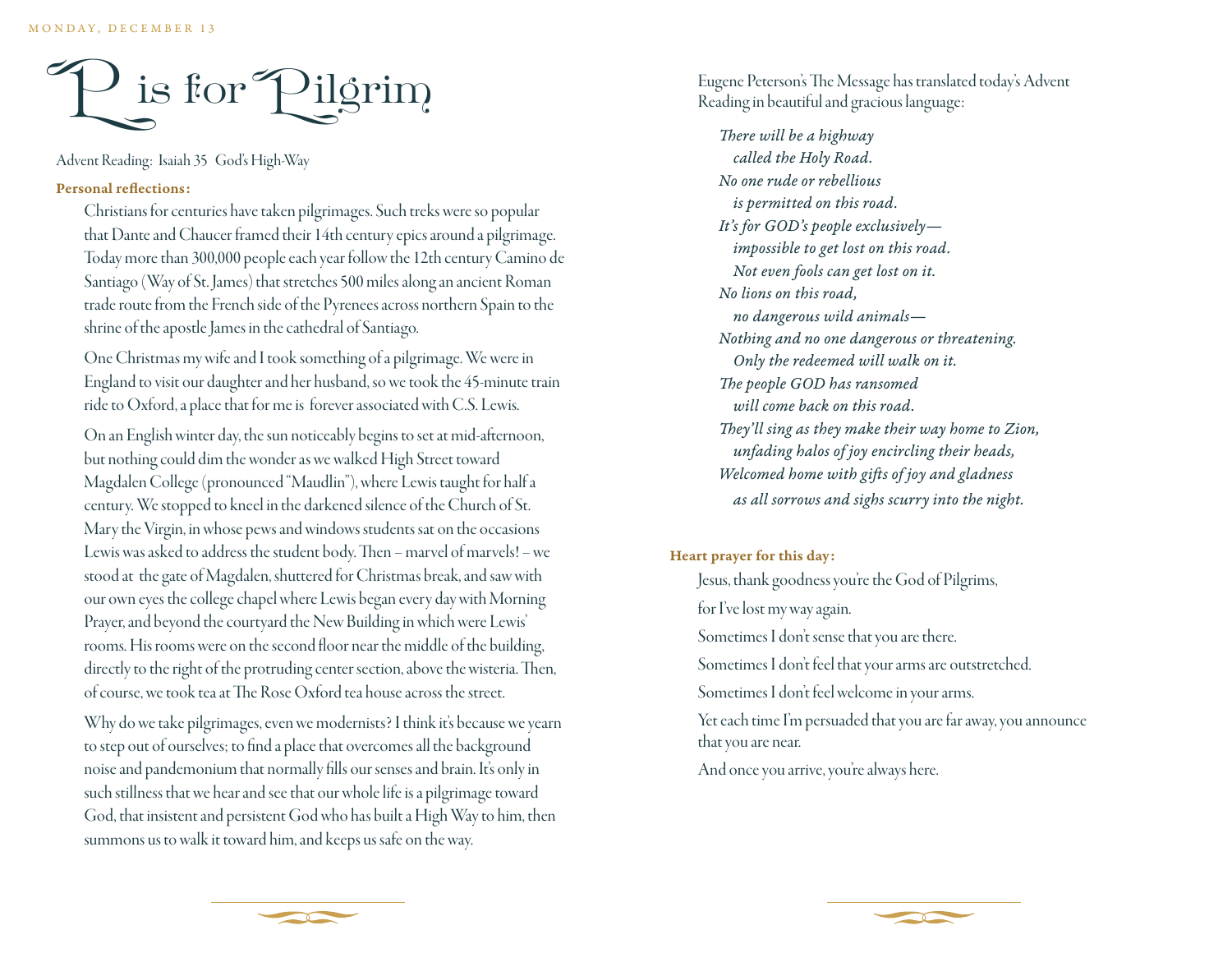

Advent Reading: 1 John 3:18-20 God is greater than our worried hearts

#### Personal reflections:

It was quiet and still on that first Christmas Eve, when God the Universe-Crosser stepped from behind borders of blinding light and made plain as day something we could never have seen on our own: God's inexhaustible reservoir of kindness.

The shepherds in the fields near Bethlehem surely were quiet as they listened for any sound of threat to their sheep.

The Magi surely were quiet as they trudged the long miles from their homeland, tracking a very strange star.

The star made no noise as it blazed above Bethlehem, beaming as if the birthplace of God's Son were the single spot in all heaven and earth worthy of its incandescence.

And surely Mary and Joseph gazed at their just-born son in quiet wonderment. Given that both parents had spoken with God's messenger Gabriel, perhaps they whispered to their special son:

*what must have been your words*

*to tell the Father your wish*

*to come to earth to save*

*those thrown upon the waves.*

But how do I integrate into my life such quiet and stillness? I have an intense longing for a coherent interior life, yet too often within me is a savage clamor of spiritual anxieties. What can bring peace to my spirit?

Fortunately, I have advice from the Apostle John, a close confidant of Jesus and faithful to the end of his long life: "God is greater than my worried heart." Ah yes, that's God's prescription for spiritual anxiety! I have to continually integrate grace, which is the fact that God is the One who knows me absolutely and yet still loves me completely.

### Heart prayer of this day:

*Jesus, I am awash with anxiety and worry every day. Please help me. Soothe me, I beg you. Comfort me in the one place I can be comforted – in your arms.* 



Advent Reading: Luke 7:18-23 Help for the Helpless

### Personal Reflections:

As JRR Tolkien convalesced in 1916 to recover from trench fever, a chronically debilitating condition that ravaged WW1 soldiers, he began writing the very first story in his epic legend of Middle-earth. In the story, the Elf princess Lúthien and her husband traveled at great peril to rescue friends that had been imprisoned in the horrible pits of Sauron's stronghold. When the couple reached the bridge at the fortress gate, the princess began her rescue by … singing!

In that hour Luthien came, and standing upon the bridge that led to Sauron's isle she sang a song that no walls of stone could hinder…Luthien stood upon the bridge and declared her power, and the spell was loosed from stone to stone, and the gates were thrown down, and the walls opened, and the pits laid bare; and many thralls and captives came forth in wonder and dismay, shielding their eyes against the moonlight, for they had long lain in the darkness…

Today's Advent Reading offers this same breathless picture of rescue. Luke inserts the question of John the Baptist among three marvels: Jesus' healing a centurion's desperately ill servant, Jesus' bringing back to life the only son of a widow, and his exchange with a woman who had been so brutalized that she rained tears on his feet. The question from John the Baptist's prison cell is equally desperate: Jesus, I'm about to die. I need to know that you are authentic, so that I can have hope.

Jesus' response is bereft of propositional argument. Look around you, John. Those who have long been helpless and held captive now are coming forth from their dark prison.

His words summon a swath of stories from the gigantic storehouse of the Gospels:

> *A widow burying her only son A father with an unhealable son A woman catastrophically crippled for 18 years A tortured man who lived in a graveyard A leper cut off from all affection Two sisters with a dead brother A hungry crowd far from home.*



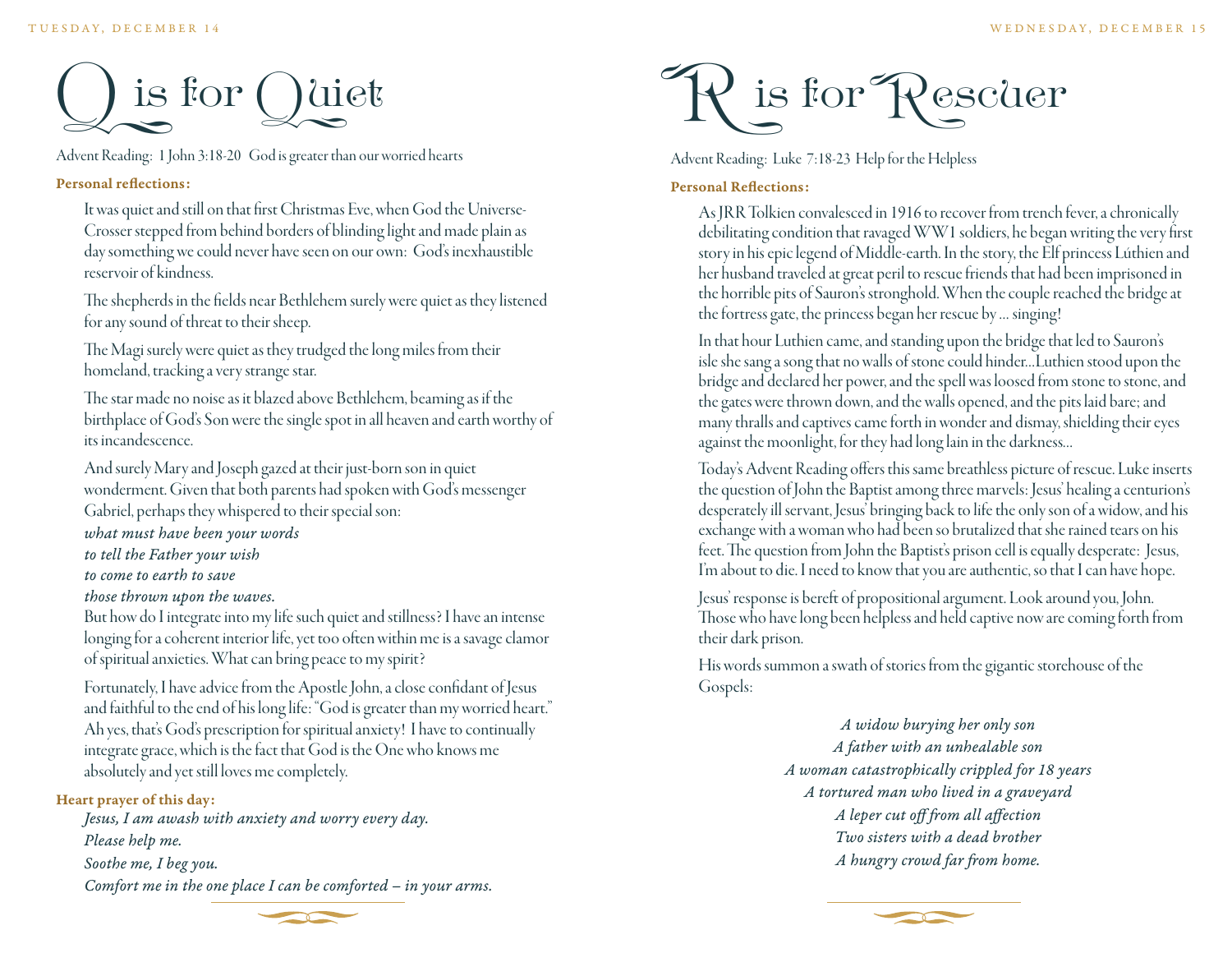

Advent Reading: Luke 2:25-35 Simeon the God-Holder

### Personal reflections:

Simeon was a good man who waited and waited and waited. He was waiting for God to do what he promised, which was to send the Rescuer. Simeon somehow knew that he himself would live to see God's promise fulfilled. And so he waited, attentive and expectant.

After a long lifetime of waiting, Simeon rejoiced to hold the very Rescuer in his arms. Simeon held the very "Desire of all Nations", the one they most longed for, the most treasured object they could imagine. I wonder whether Simeon was surprised that his protracted waiting had come to fruition in the form of a weeks-old infant? I suspect there was an element of surprise mixed with his joy and relief.

Although Simeon's story is somewhat jarring to modern minds in that we reject patience and waiting as personal affronts, I have to admit that I have much in common with him. Like Simeon, I am waiting on God for the next steps in my story, as well as for God's recalibration of all things that will be brought about by the Rescuer's return. The question, then, is how do I wait?

As usual, Augustine's insight into the Gospels is wise counsel, though challenging:

The entire life of a good Christian is in fact an exercise of holy desire. You do not yet see what you long for, but the very act of desiring prepares you, so that when he comes you may see and be utterly satisfied…

And this is how God deals with us. Simply by making us wait he increases our desire, which in turn enlarges the capacity of our soul, making it able to receive what is to be given to us.

So, my brethren, let us continue to desire, for we shall be filled

### Heart Prayer for this day:

Jesus, I am incompetent at waiting. I'm no Simeon.

Help me learn to wait.

Help me to sense deep in my soul that waiting is good for me.



Advent Reading: Matthew 2:1-12 a long walk to see God

### Personal Reflections:

Immediately after relating the story of Jesus' birth, the Gospel of Matthew records a surprising visit from afar. Matthew describes the visitors simply as "Magi from the east." In typical Gospel narrative fashion, we know little about the visitors: their names, the places from where they began their trek, what prompted them to begin such a journey into a land in which they were outsiders in every sense.

The magi then vanished as suddenly as they appeared. I wonder: what did they talk about during the days or weeks as they journeyed home? Did their meeting the Child change them? What was the story of the rest of their lives? But their story is akin to a Jane Austen novel that ends when the lovers marry but reveals nothing about the many years of married life. All we have is Matthew's narrative, and perhaps that's the point.

It may be that "God with us" is a description that signifies more than we think. Perhaps Matthew placed these mysterious visitors precisely here in his Gospel narrative in order to make clear that God's offer of nearness includes everyone, even those that I might consider outside the borders of grace. Such a likelihood is humbling.

I find the magi inspiring. They had heard rumors of God and followed after a star that seemed to overbrim its boundaries, sitting as it were on the rim between heaven and earth. The star could have asked them to come away forever and they would have done so. The unnamed magi, then, encourage those of us who find ourselves unable to follow such a difficult path.

### Heart Prayer for the day:

*God speaks to each of us, Then walks with us silently out of the night. These are the words we dimly hear: You, sent out beyond your recall, Go to the limits of your longing. Embody me. René Rilke Love Poems to God*

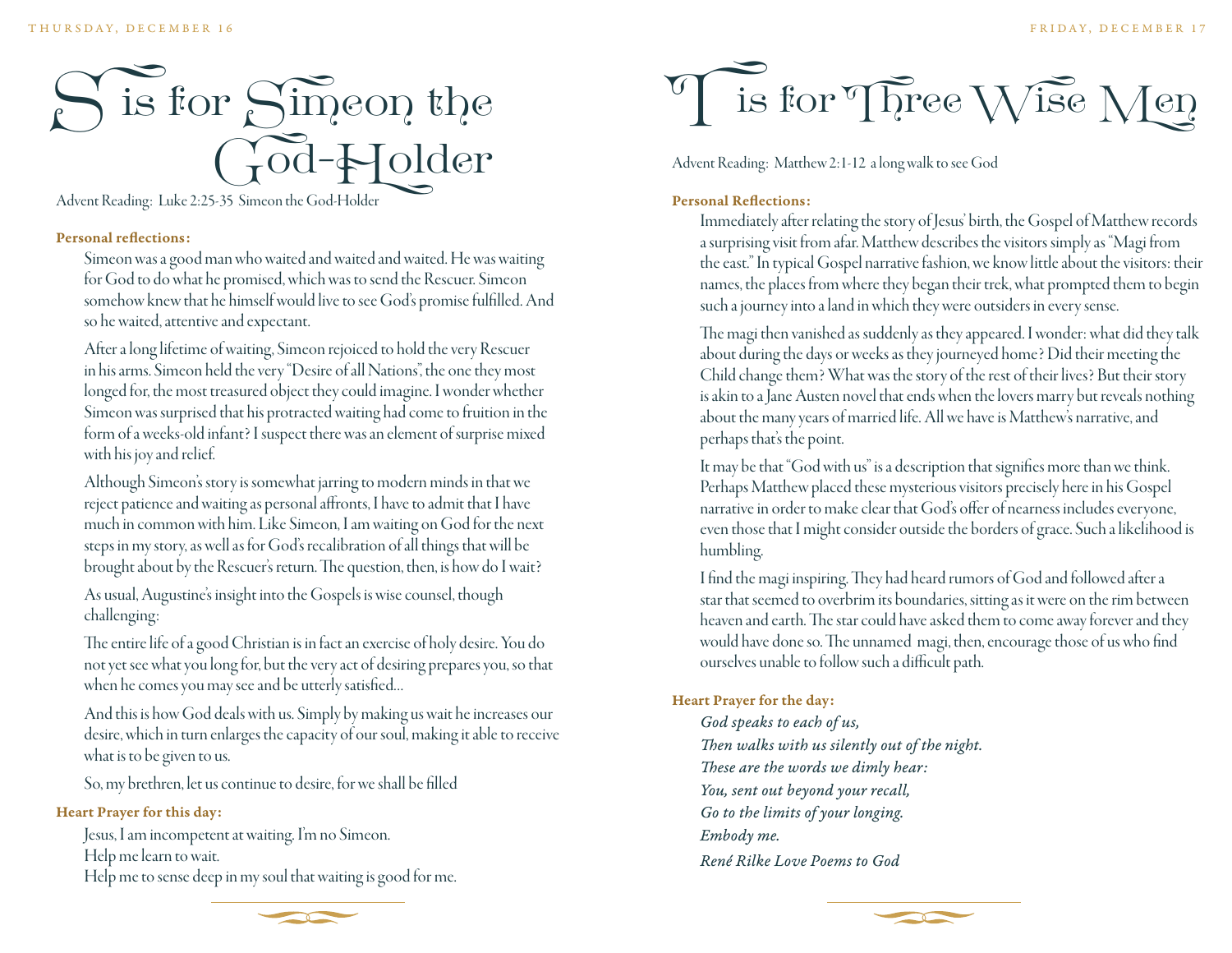### $\widetilde{\text{is for I}}$   $\widetilde{\text{p}$  expected

Advent Reading: 1 John 1:1-4 the unexpected, but hope for, has come true

### Personal Reflections:

The letter U is a cousin of the letter D in the Advent Alphabet. While D represents Dream in that Jesus is our wildest Dream, our most personal and intense desire, the letter U illustrates Unexpected. None of us expect our wildest, zaniest, most desired dreams to actually come true. Put on a small scale, we don't expect to awaken from a dream about good food and find our stomach filled.

But the Good News is that Jesus is our Dream-Come-True. That is, God has so arranged existence that we dream and yearn and hope that God is there and that he is good, and then Jesus arrived as the persuasion that God is indeed all that we imagined and more so.

Such an outrageous and audacious reality is completely unexpected. It's no wonder that even John, who had been Jesus' closest confidante, could barely write a sentence when he tried to describe what he had experienced:

From the very first day, we were there, taking it all in – we heard it with our own ears, saw it with our own eyes, verified it with our own hands. The Word of Life appeared right before our eyes; we saw it happen! And now we're telling you in most sober prose that what we witnessed was, incredibly, this: The infinite Life of God himself took shape before us.

Eugene Peterson in his translation The Message

We catch this notion of excited surprise when we read the Gospel accounts of people who encountered Jesus and unexpectedly were treated with considerate kindness:

The woman hauled before Jesus in John 8 did not expect to be treated with such sensitivity.

The leper in Luke 5 did not expect to be touched.

Zacchaeus did not expect Jesus to notice him at all, much less be singled out to host dinner.



Advent Reading: Galatians 4:4-7 born among us of a woman

### Personal Reflections:

Jazzy, who is one of our three cats, has trained me to participate in a standard protocol each time he runs upstairs to eat. Jazzy insists upon three acts. First, we begin at the foot of the stairs with my scratching his head and praising his good looks and sweet nature. After 10-15 seconds, he scampers a few stairsteps to the landing, at which point I repeat the scratching and praising. Finally he dashes to the top of the stairs and stops, looking back over his shoulder at me, which is my signal to stroke and praise a third time. Only then does he stroll to his food dishes. This process occurs 8-10 times a day.

I must be performing this duty well because our other two cats, who are keen observers of Jazzy, have begun to mimic his practice. But what I am not, is needed.

In a sense, this point illustrates the Incarnation. Every one of the estimated 100 billion births in human history has been triggered by the physical actions of a male and a female in some way – every one, that is, except the conception of Jesus. He who was the Unique One – the one of a kind -- who came directly by the action of God. His conception was the mysterious intrusion of sheer spirit into common flesh, immaterial fused with material, infinity unwinding inside the finite. It was a fitting way for God to become a human creature.

I think it's significant that the two Gospels that narrate that events of the birth of Jesus – Matthew and Luke – both describe Mary as a virgin. It's as if God were saying, I promised long ago that I would rescue you. I gave my word, my oath. It was a very personal promise. And I fulfilled it myself.

As today's Advent Reading makes clear: that which was supposed to happen, happened: But when the time arrived that was set by God the Father, God sent his Son, born among us of a woman,

Heart Prayer for this day:

*Jesus, you are the Soul-Enchanter.*

*Mesmerize me, so that I fix my eyes on you. Enthrall me, so that I cannot wander far. Spellbind me, so that I give you attention. Enchant me, so that my soul's eyes see clearly.*



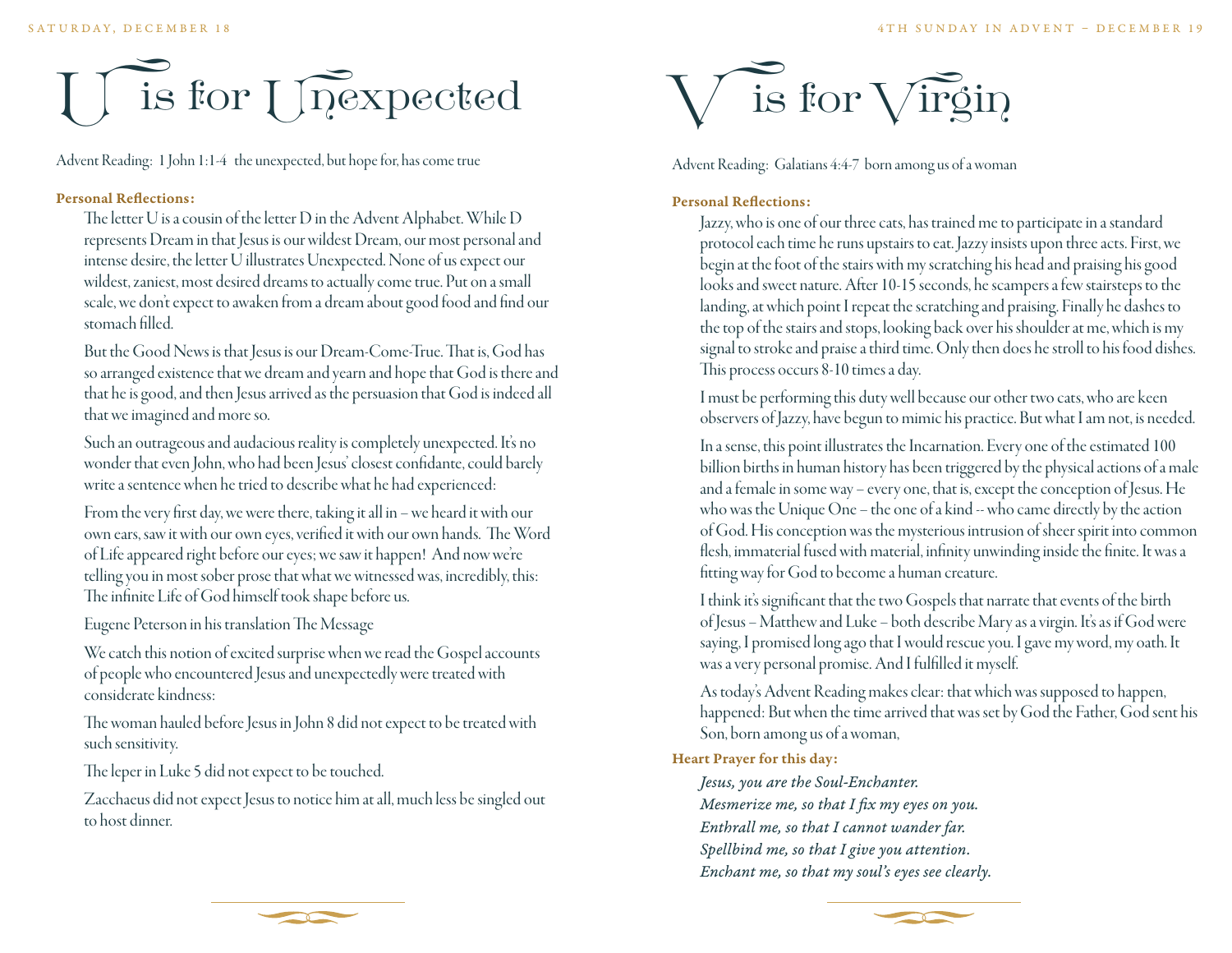

Advent Reading: Ephesians 5:14-16 Wake up, sleeper

### Personal Reflections:

When we attend a wake for a friend or family member, we are acknowledging that the person in whose memory the wake is held has transitioned from one reality to another. In this way, we look both backward and forward in terms of time. Advent serves the same purpose. It focuses our attention for these four weeks on what has come before and what is to come ahead.

I love when we imagine that coming moment that is itself very nearly unimaginable: the moment in which God completely restores his creation. I suspect that its reality will turn out to be far beyond our wildest dreams, but it is comforting and exciting to imagine it.

One of my favorite imaginations is at the conclusion of C.S. Lewis' The Lion, the Witch and the Wardrobe. It's the scene in which Aslan breathed on the loyal Narnian creatures that had been turned to stone by the Wicked Witch. Aslan's very breath restored life to each one. Here's an excerpt:

"Hush," said Susan, "Aslan's doing something."

He was indeed. He had bounded up to the stone lion and breathed on him. Then without waiting a moment he whisked round—almost as if he had been a cat chasing its tail—and breathed also on the stone dwarf, which (as you remember) was standing a few feet from the lion with his back to it. Then he pounced on a tall stone dryad which stood beyond the dwarf, turned rapidly aside to deal with a stone rabbit on his right, and rushed on to two centaurs. But at that moment Lucy said,

"Oh, Susan! Look! Look at the lion."

I expect you've seen someone put a lighted match to a bit of newspaper which is propped up in a grate against an unlit fire. And for a second nothing seems to have happened; and then you notice a tiny streak of flame creeping along the edge of the newspaper. It was like that now. For a second after Aslan had breathed upon him the stone lion looked just the same. Then a tiny streak of gold began to run along his white marble back—then it spread—then the color seemed to lick all over him as the flame licks all over a bit of paperthen, while his hindquarters were still obviously stone, the lion shook his mane and all the heavy, stone folds rippled into living hair. Then he opened a great red mouth, warm and living, and gave a prodigious yawn. And now his hind legs had come to life. He lifted one of them and scratched himself. Then, having caught sight of Aslan, he went bounding after him and frisking round him whimpering with delight and jumping up to lick his face.

### Heart Prayer for this day:

Jesus, you are the very Breath of God.

**Just as Tive by** breathing in and out, in and out,  $\widetilde{\Gamma}$  will live in the coming day by your breath of kindness and restoration.

Please, I ask you, keep me awake in this present time to this coming reality.



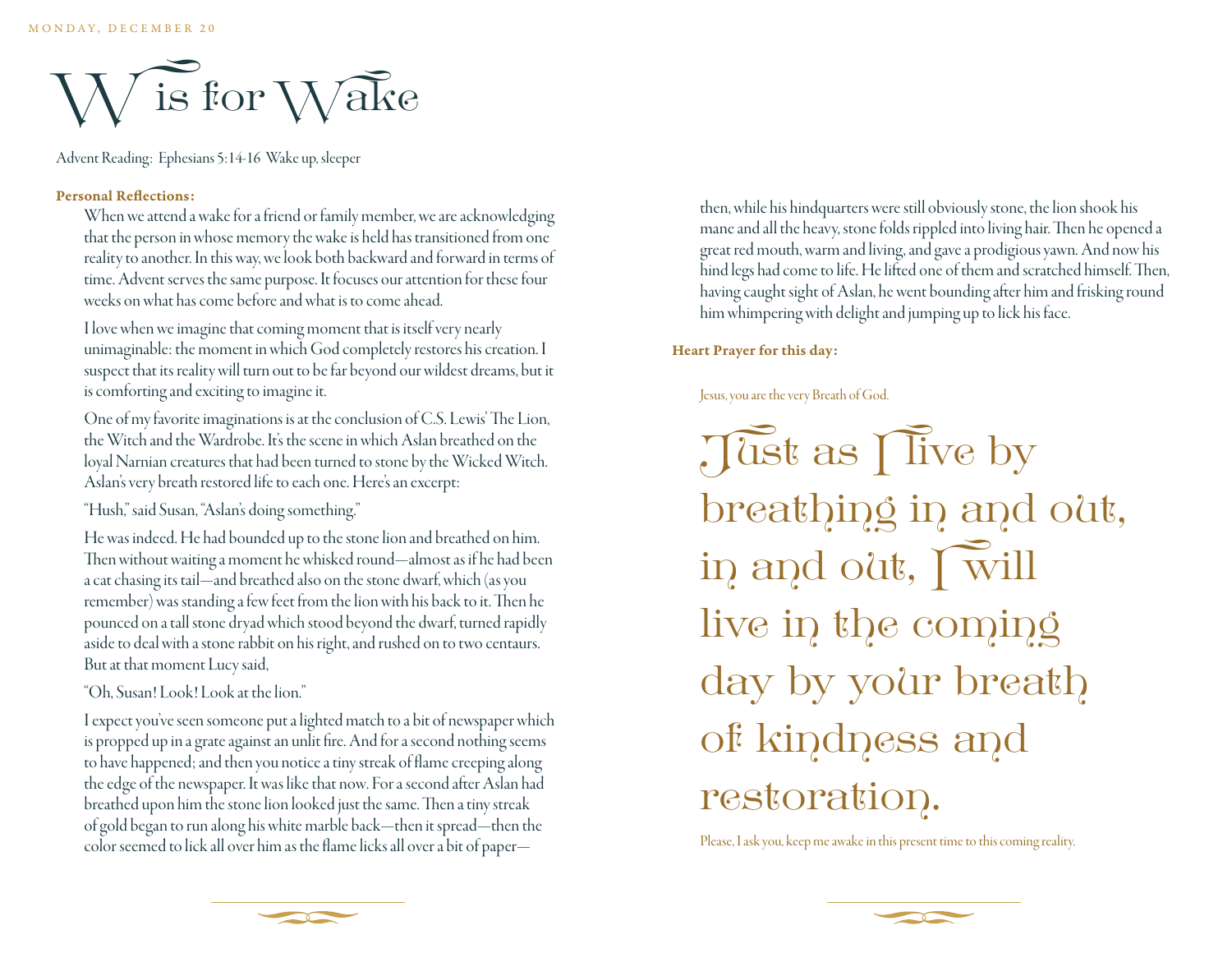

Advent Reading: 2 Corinthians 3:2-4 the little letter that stands for Christ

### Personal Reflections:

Wait a minute! How can the letter X stand for Christ?

In Greek, the language of the New Testament, the word Christ begins with the letter X (pronounced chi). Here's what Christ looks like in Greek: Χριστός

Within a century of Jesus' death and resurrection, his followers had popularized the use of X as a shorthand for the name of Christ by adopting the symbol of a fish as a code-word for their faith. Why the fish symbol? The word "fish" in Greek (ἰχθύς- pronounced ichthus) was an acrostic formed by the initial letters of each word in the phrase "Jesus Christ, Son of God, Savior." The fish image became the universal symbol of the faith, a fitting symbol in that it reminds us of many stories in the Gospels. By the end of the 2nd century, Tertullian described those who were being baptized as, "Little fishes, after the image of our Fish, born in water."

The fish symbol was the secret code that protected Jesus' followers during the continual persecution that marked the first three centuries. It was a secure password for safely identifying themselves to each other. It was scratched on walls or rocks to point the way to gatherings. And the fish symbol can be seen today in the Roman catacombs, which were subterranean passageways that were used as burial sites. It was here in the catacombs that Jesus' followers could bury their loved ones and adorn the grave with Christian symbols and artwork as an expression of faith even in the face of death.

In effect, the letter X can be described as "the little letter that stands for Christ." And so are we. In today's Advent Reading, the apostle Paul makes use of this analogy; you are a letter of Christ, cared for by us. You weren't written with ink but with the Spirit of the living God. You weren't written on tablets of stone but on tablets of human hearts.

### Heart Prayer for this day:

*Jesus, you are the one Constant in the universe, always yourself, always authentic, and always gripping me in love. And because you are always constant, I know I'm safe.*  $2\sqrt{e}$  are our epistle written in our hearts, known and read of all men:

 $3\overline{\text{Fors}}$  pasmatic as ye are manifestly declared to be the epistle of  $\bigcap_{n=1}^{\infty}$ ministered by us, written not with ink, but with the Spirit of the living  $\widetilde{G}$ od; not in tables of stone, but in fleshy tables of the heart.

 $^4$   $\overline{\text{H}}$ nd such trust have we through  $\widetilde{\mathrm{Rpr}}$ ist to  $\widetilde{\mathrm{Crot}}$ -ward:

*2 Corinthians 3:2-4*

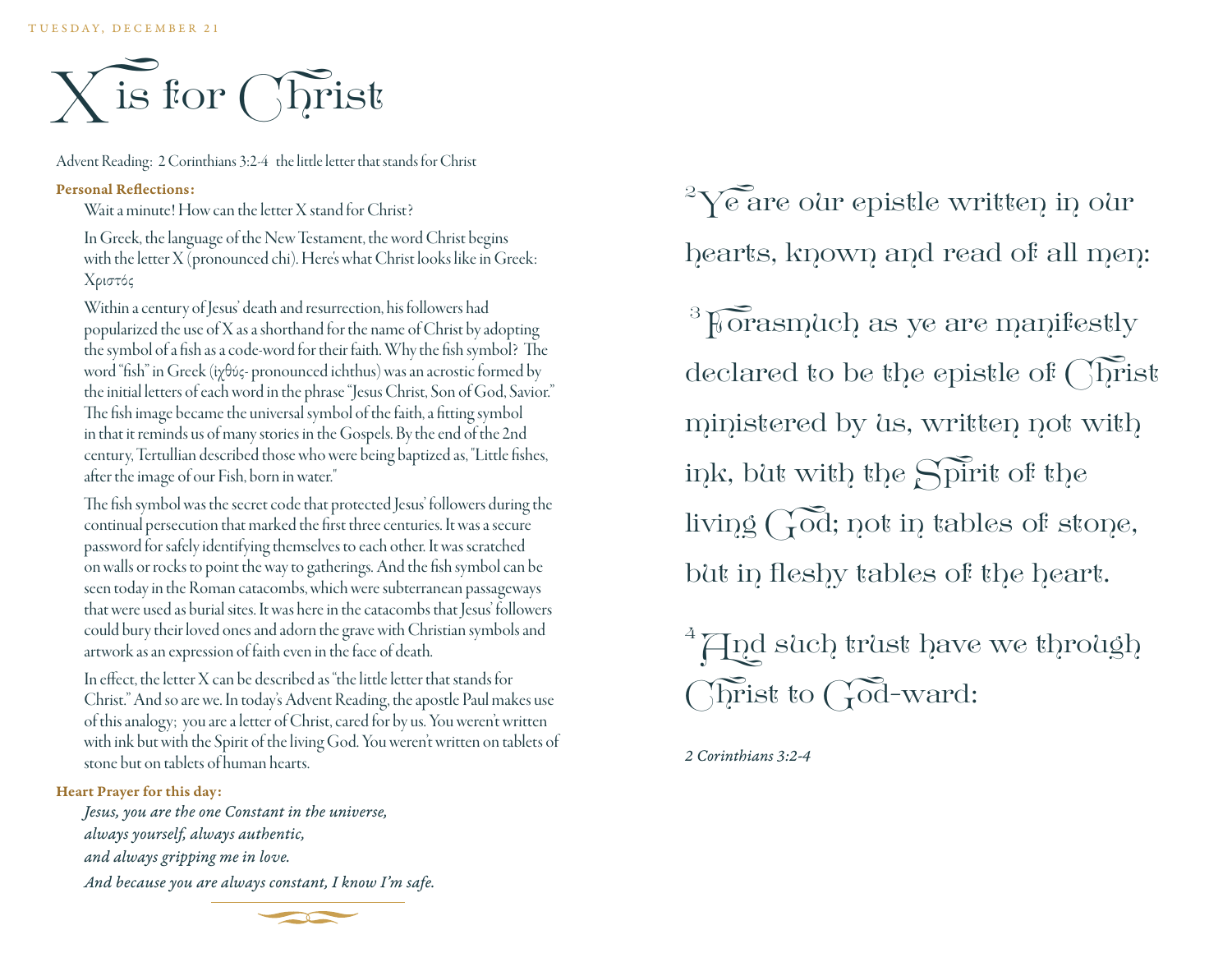

Advent Reading: Luke 2:40-52 Mary loses her son

### Personal reflections:

The Advent Readings have been packed with people who said yes:

- Joseph said yes even when it meant embarrassment and humiliation that his betrothed would bear a child that wasn't his.
- Mary said yes even though it meant shame and ridicule. How could she have done that to Joseph? the village tongues wagged.
- The shepherds said yes even when it meant leaving their guard post.
- The magi said yes to a wearying walk to a foreign country that would not be welcoming.

Each "yes" was a real choice. It's as if God is the great Author of a play containing scenes that are to go a certain way, but he has not scripted the scenes, preferring to trust the actors to bring each scene to life.

And each "Yes" was not singular, but required repeated, reinforcing Yeses. When the desert was freezing at night and the insistent star unwaveringly led westward, surely the magi looked at each other and nodded, Yes, let's keep going.

Even his mother Mary had to repeat her monumental Yes. Today's Advent Reading presents a scene twelve years after the events of Jesus' birth, at which time Mary and Joseph had settled into a normal family life in Nazareth. But normalcy was turned upside down by their son's unheard-of behavior during an annual religious obligation. Mary was reminded that her special son was indeed special, perhaps unimaginable so, and she had to build up a treasury of Yeses in preparation for what was to come.

We, too, must steel ourselves to follow these examples. The surety and efficacy of God's grace co-exist with our agency. Every moment of every day, this persistent God asks us to assent to his presence and is shaping of our soul. It is a supreme gift and an immense obligation.

### Heart Prayer for this day:

O Lord my God,

tell me what you are to me.

say to my soul,

I am your salvation.

 $\widetilde{\text{Say}}$  it so  $\widetilde{\text{Can}}$  hear it.

My heart is listening, Lord;

 $\mathcal O$  pen the ears of my heart

and say to my soul,

I am your salvation.

Let me run toward this voice

and seize hold of you.

 *Augustine*



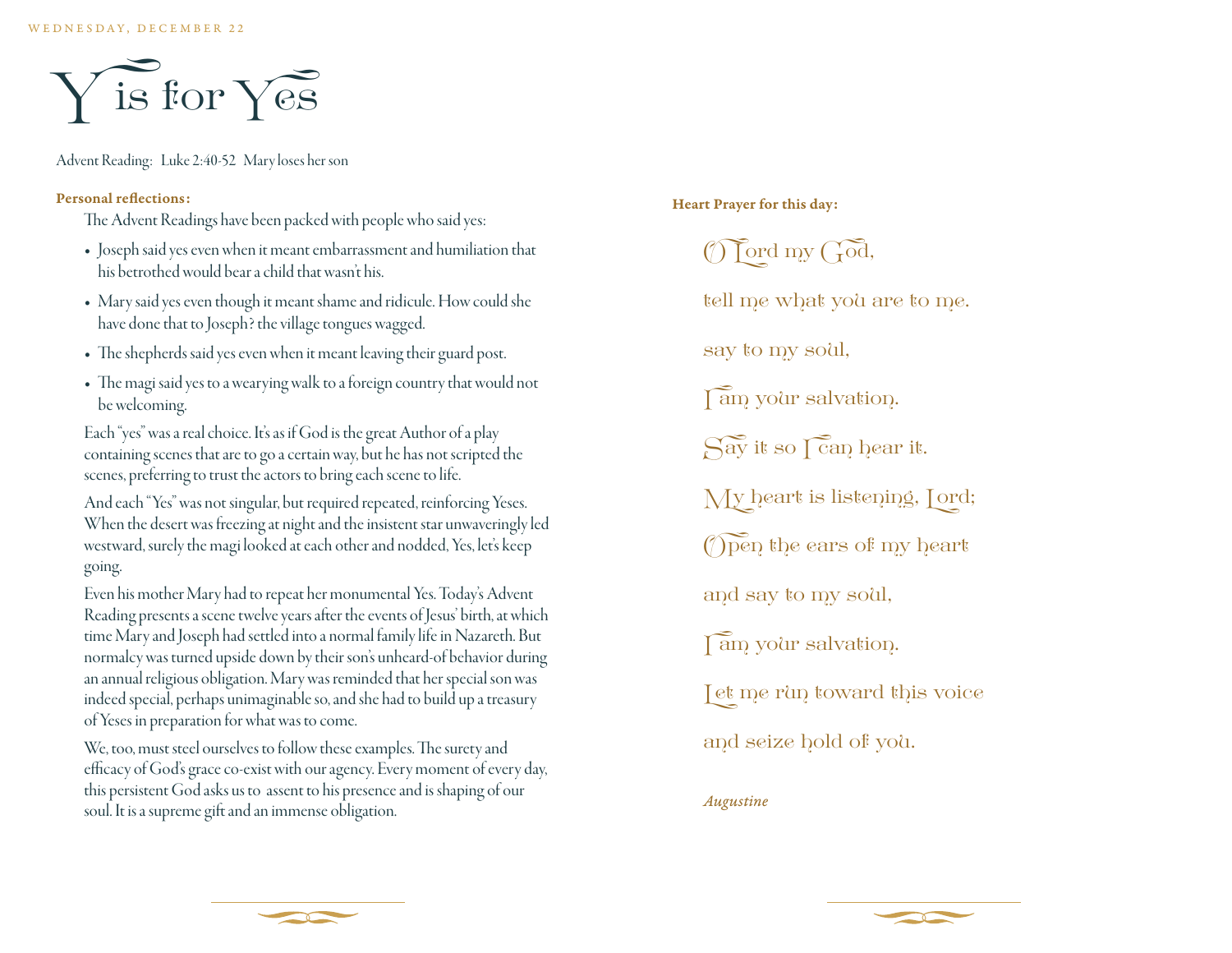

Advent reading: Psalm 121 the God whose attention never wavers

### Personal reflections:

I confess to shivering whenever I hear the words "zeal" or "zealous", both of which people use mainly as self-congratulations or a compliment. I shiver because I've seen zeal inflict deep wounds, perhaps wounds that never fully heal. And I'm ashamed that my own zeal has at times misdirected me toward prideful maltreatment of others.

I'm learning that "zeal" is one of those words in the Christian language that has moved far away from its referent. I've come to think that it's better to understand zeal as "attention", in that attention is a natural outworking of love. The poet J.D. McClatchy captured this notion perfectly: "Love is the quality of attention we pay to things." Attention, like love, is not easy. It requires intentionality, commitment, and fierce real-time choices.

Ah, that's it! We are never outside God's attention. That's why today's Advent reading nearly shouts at the end: the zeal of the Lord will accomplish this! Accomplish what? The disruption of the old world and the inexorable restoration of creation through the Son. I will give my full attention, my full commitment, my full energy toward your rescue, God says.

We are never outside God's attention. Neither the lost sheep nor lost coin nor lost son that Jesus described in Luke 15 were ever outside the attention of the one who loved them. You are the treasures of the Father and me, Jesus said in John 10, and no one will take you from our hand. It's his attention that keeps us in his hand, making us forever safe.

God gives us his attention even when we're unaware of it and even when we don't want it. It's his attention that grounds us, and I suspect we would cease to exist were his attention to stray from us. This insight of considering zeal to be attention causes me to recalibrate a great many things about how I think about and treat others, particularly those within arm's reach or the sound of my voice.

### Heart Prayer for this day:

Jesus, you are the God of Attention,

Whether it's dawn or noontide or sunset or moonrise or midnight,

your attention never wavers.

The runaway sheep thought it had run away, but your attention was on it all the way.

The dropped coin feared it would not be found, but your attention swept it back.

The aching prodigal feared his father's wrath, but your love restored him.

You always have your eye on me, too.

It's what keeps me safe.

<sup>1</sup> I will lift up mine eyes unto the hills, from whence cometh my help.

<sup>2</sup>My help cometh from the Lord, which made heaven and earth.

<sup>3</sup> He will not suffer thy foot to be moved: he that keepeth thee will not slumber.

<sup>4</sup> Behold, he that keepeth Israel shall neither slumber nor sleep.

<sup>5</sup> The Lord is thy keeper: the Lord is thy shade upon thy right hand.

<sup>6</sup>The sun shall not smite thee by day, nor the moon by night.

7 The Lord shall preserve thee from all evil: he shall preserve thy soul.

<sup>8</sup> The Lord shall preserve thy going out and thy coming in from this time forth, and even for evermore.

*Psalm 121* 



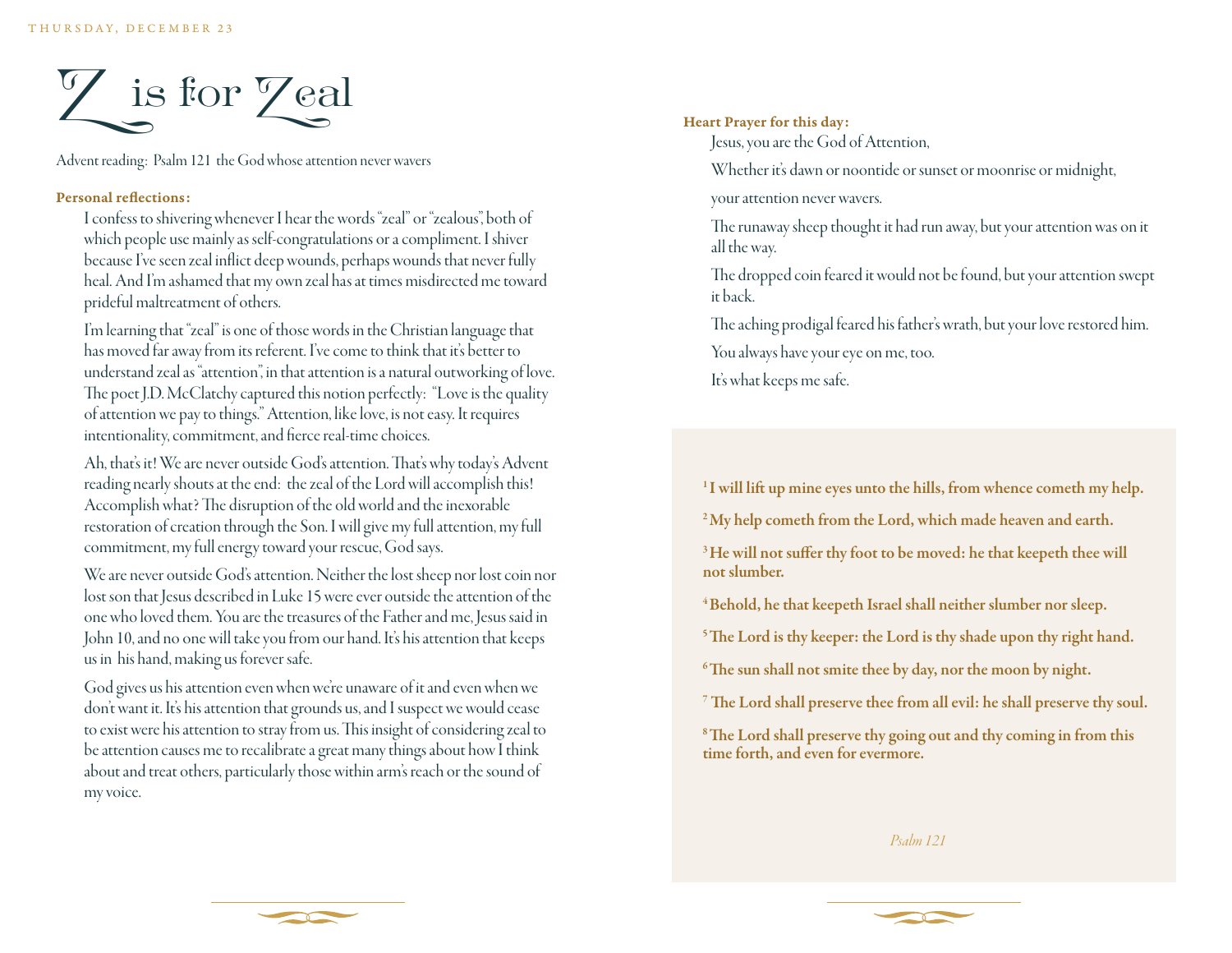

Advent reading: Revelation 5:1-14 the Lion who is the Lamb

### Personal reflections:

Christmas Eve is the one day of the year in which language is nearly inadequate to express our sensibilities. With joy and wonder spilling its normal boundaries, we turn toward bells and carols and glad faces of family and neighbors. Such things translate directly into our soul without need of mediation by words. Even our alphabet bows down on Christmas Day.

It's a day in which we sense in the deepest places of our soul that God wields grace as if it were free. If we are quiet and still, we can hear Jesus whispering to us:

When My kind Father, kinder than the sun,

With looks and smiles bends down

And utters My bodily life,

My flesh, obeying, praises Heaven like a smiling cloud…

And I will come and be your noon-day sun,

And make your shadows palaces of moving light:

And you will show Me your flowers.

Thomas Merton The Holy Child's Song

### Heart Prayer for this day:

*Jesus, you are God-Come-Near, not with thunderbolts or fanfare, but really among us, born a babe as all of us began. The Babe who makes all things well.* *Saying with a loud voice, Worthy is the Lamb that was slain to receive power, and riches, and wisdom, and strength, and honour, and glory, and blessing. And every creature which is in heaven, and on the earth, and under the earth, and such as are in the sea, and all that are in them, heard I saying, Blessing, and honour, and glory, and power, be unto him that sitteth upon the throne, and unto the Lamb for ever and ever.*

*Revelations 5:12-13*